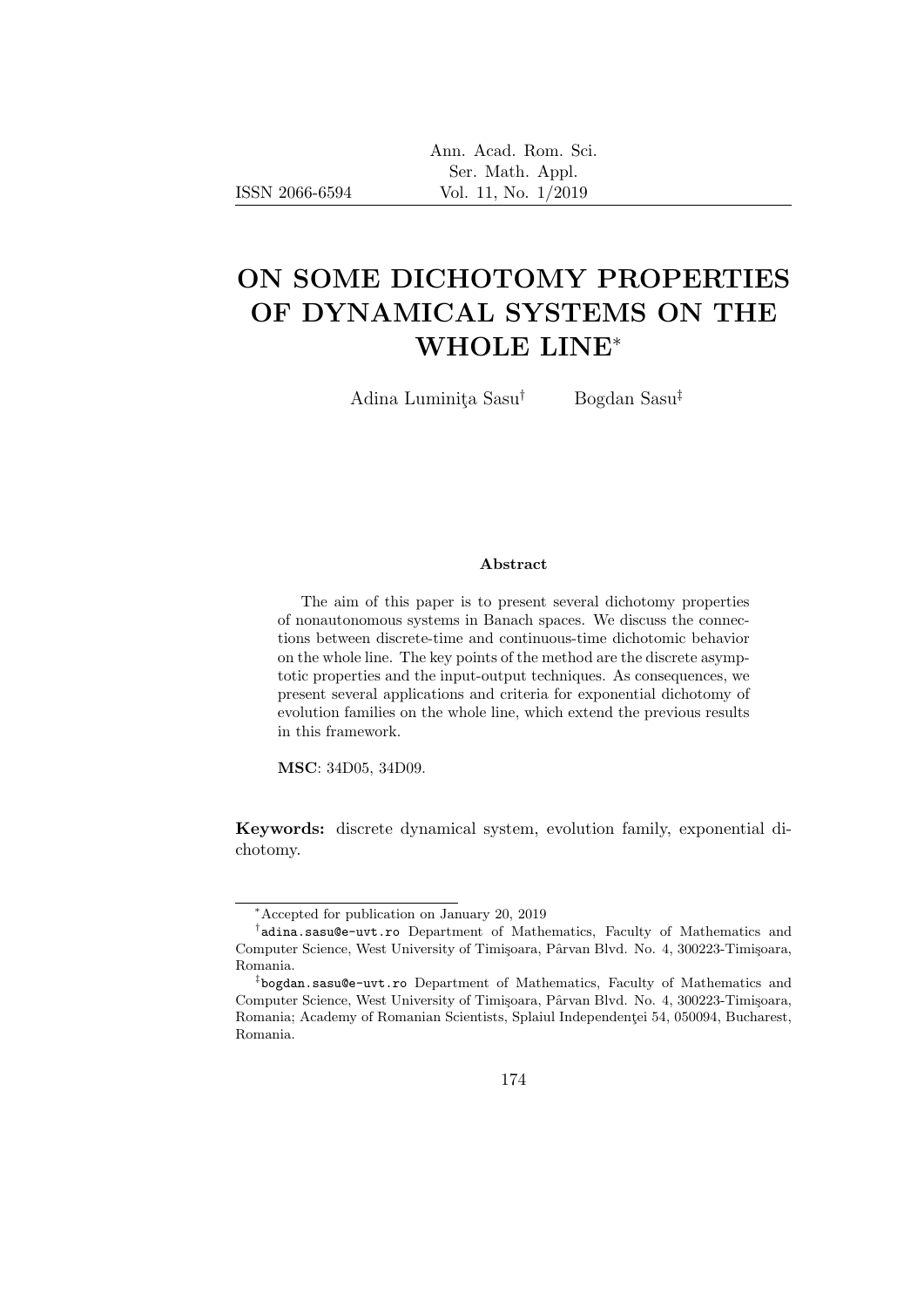#### 1 Introduction

Exponential dichotomy was always among the most important asymptotic properties, playing a substantial role in the qualitative theory of dynamical systems. Starting with the iconic landmarks established by Massera and Schäffer [35], Coffman and Schäffer [19], Coppel [20], Daleckĭi and Kreĭn [21], the studies devoted to exponential dichotomy were developed around several central directions: the detection of an exponential dichotomy through various methods (see Aulbach and Minh [1], Barreira and Valls [3], Baskakov [7], [8], Chicone and Latushkin [17], Chow and Leiva [18], Huy and Minh [31], Huy [32], Latushkin, Randolph and Schnaubelt [34], Megan, Sasu and Sasu [36], [37], Minh, Räbiger and Schnaubelt [41], Minh and Huy [42], Minh [43], Palmer [45], [46], Sasu and Sasu [55]-[57], Sasu [58], Sasu [60], [61], Sasu and Sasu [62], Zhang [66], Zhou and Zhang [67], Zhou, Lu and Zhang [68]), the robustness of the exponential dichotomy subjected to certain classes of perturbations (see e.g. Barreira and Valls [2], [4], Dragičević and Zhang [24], Sasu [61], Zhou and Zhang [67]) and the qualitative properties of dynamical systems related to exponential dichotomy (see Barreira, Dragičević and Valls [6], Dragičević [23], Elaydi and Hájek [26], Elaydi and Janglajew [27], Henry [30], Mihit, Megan and Ceauşu [39], Mihit, Borlea and Megan [40], Palmer [44], [45], [47], [48], Pötzsche [52], [53], Zhou and Zhang [67] and the references therein).

A special class of methods in the study of the exponential dichotomy is represented by the Perron type methods. The theory has the origins in the pioneering work of Perron [49] and the method essentially consists in characterizing an asymptotic property of a dynamical system in terms of the solvability of a well-chosen associated input-output system or by using certain properties of some input-output operators. A substantial contribution in this framework was made in the sixties by Massera and Schäffer [35] and Coffman and Schäffer [19], by introducing the notion of admissibility. We also mention the remarkable monographs of Daleck $\ddot{\text{u}}$  and Kre $\ddot{\text{u}}$  [21] and Coppel [20]. Outstanding achievements in the study of the dichotomy were obtained in the works of Ben-Artzi, Gohberg [11], Ben-Artzi, Gohberg and Kaashoek [12], Palmer [44] and Zhang [66], where the dichotomy of nonautonomous systems was expressed in terms of invertibility or of Fredholm properties of the associated input-output operator. In the case of variational dynamical systems, important steps were made by Chow and Leiva [18]. Chronologically, one of the next notable steps was made by Aulbach and Minh [1] in the case of difference equations. A remarkable stage was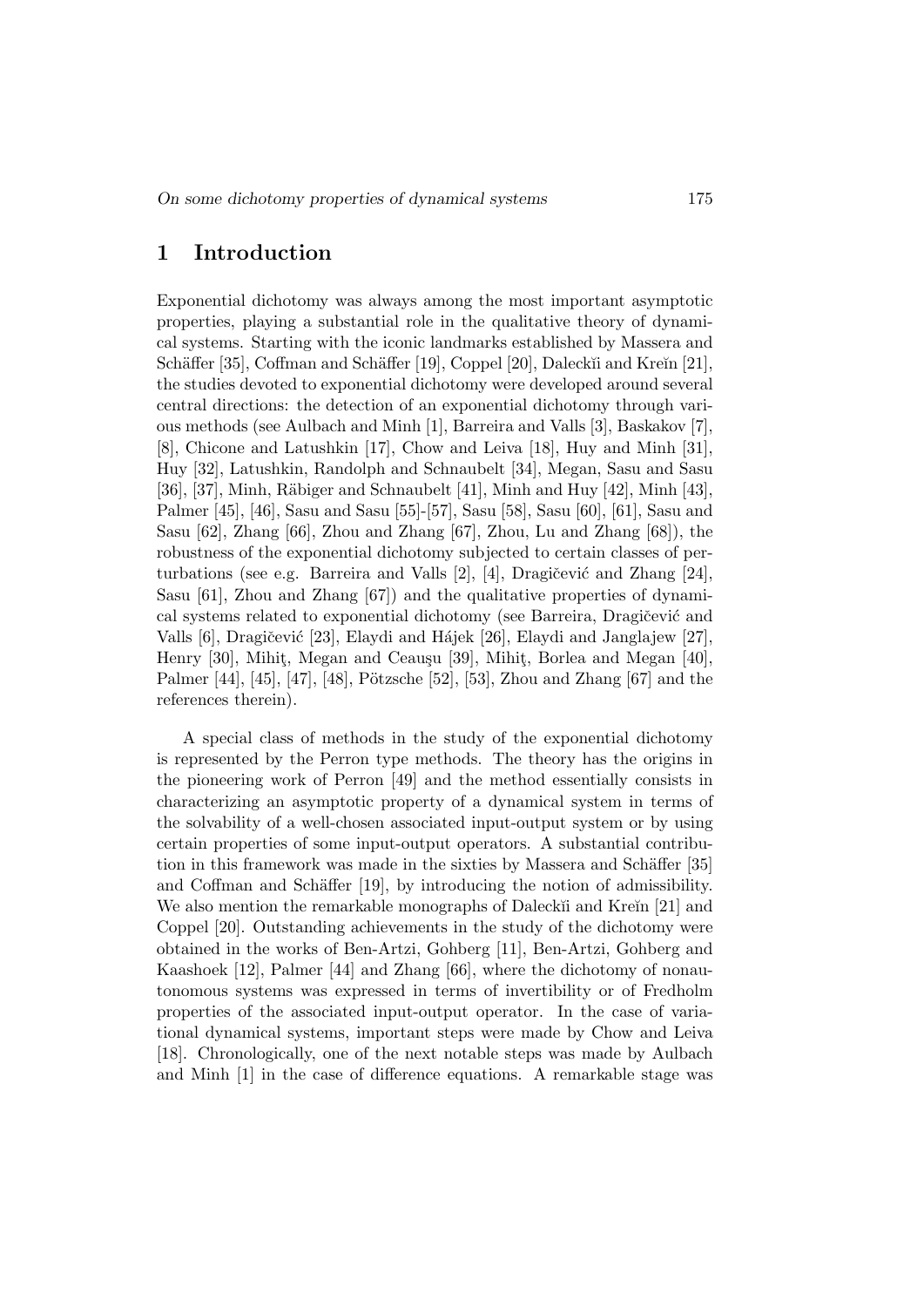marked by Minh, Räbiger and Schaubelt [41], where the authors obtained a unified study in terms of Perron methods for stability, expansivity and dichotomy of evolution families on the half-line. Their work was the starting point for many studies devoted to input-output techniques in the asymptotic theory of dynamical systems over the past twenty years (see e.g. Huy and Minh [31], Megan, Sasu and Sasu [36], [37], Minh and Huy [42], Sasu and Sasu [62] and the references therein). Notable results for nonautonomous systems on the whole line were obtained by Y. Latushkin, T. Randolph and R. Schnaubelt [34]. It should be mentioned also the monograph of Chicone and Latushkin [17] for a beautiful and extensive study on the Perron methods both for nonautonomous and variational systems, based on the theory of evolution semigroups.

The Perron methods, which are also known as input-output techniques, have had a strong impact to the development of the asymptotic theory of dynamical systems. A large number of papers in this area were focused on stability properties and their robustness in the presence of perturbations (Berezansky and Braverman [13], Braverman and Zhukovskiy [14], Braverman and Karabash [16], Pituk [50], Sasu and Sasu [54]). A substantial part of the studies based on Perron criteria were devoted to various dichotomic behaviors (Barreira and Valls [3], Barreira, Dragičević and Valls [6], Chow and Leiva [18], Henry [30], Huy and Minh [31], Huy [32], Megan, Sasu and Sasu [36], [37], Minh and Huy [42], Minh [43], Palmer [44], [46], Sasu and Sasu [55]-[57], Sasu [58], Sasu and Sasu [62], [64], Sasu [60], [61], [63]), but also to expansiveness properties (Megan, Sasu and Sasu [38], Palmer [46], Sasu [59]). Moreover the Perron methods have proved to be very important in the study of the most complex asymptotic property of dynamical systems - the exponential trichotomy (see e.g. Elaydi and Hajék [25], Elaydi and Janglajew  $[27]$ , Sasu  $[63]$ , Sasu and Sasu  $[64]$ ,  $[65]$  and the references therein).

In the last decades, the theory of discrete dynamical systems had an intensive development and represented the foundation for many notable answers to a large variety of open problems (see e.g. Elaydi [28], [29], Henry [30], Kloeden, Pötzsche and Rasmussen [33], Pötzsche [51]). In many interesting problems arising in the asymptotic theory of dynamical systems, their treatment in the framework of discrete dynamics led to spectacular conclusions and also to new applications (see Aulbach and Minh [1], Barreira and Valls [2], [4], [5], Baskakov [7]–[9], Baskakov and Kharitonov [10], Berezansky and Braverman [13], [15], Braverman and Zhukovskiy [14], Braverman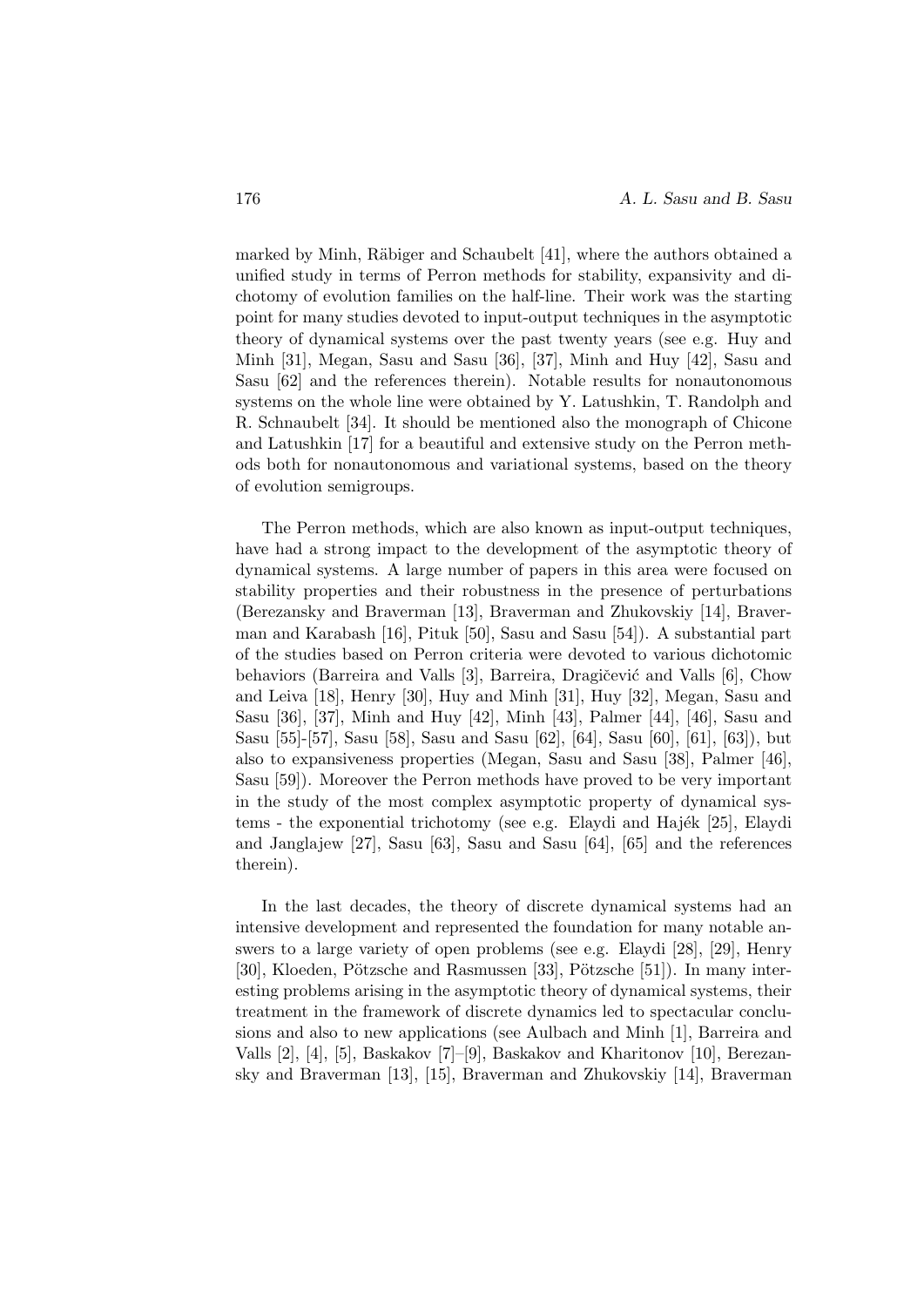and Karabash [16], Chow and Leiva [18], Dragičević [22], [23], Elaydi and Janglajew [27], Huy and Minh [31], Megan, Sasu and Sasu [37], Minh [43], Palmer [45], [47], [48], Pötzsche [52], [53], Sasu and Sasu [54]-[57], [62], [64], Sasu [58], Sasu [61], [63], Zhou and Zhang [67]). An interesting subject in this framework is to establish the connections between an asymptotic behavior of a dynamical system and the homologous behavior of the associated discrete-time system. If in the stability case the connections are clear, when the asymptotic properties become more complex, like expansiveness, dichotomy or even more in the trichotomy case, the techniques are more and more diverse and in certain situations more complicated (see Baskakov [8], Megan, Sasu and Sasu [37], [38], Palmer [45], Sasu [59], Sasu and Sasu [55], [62], [64] and the references therein).

In this paper, we present connections between discrete dichotomy and continuous-time dichotomy of nonautonomous systems defined on the whole line. We consider a constructive method, starting from the discrete-time behavior, which will involve direct computations as well as input-output techniques based on a criteria for uniform exponential dichotomy. We show step by step how one can (re)build the family of dichotomy projections on the whole line beginning from the existence of the discrete-time projections for uniform exponential dichotomy. Thus, we expose a direct construction for all the dichotomic properties based on the initial discrete behavior and discuss technical aspects that present advantages compared with other approaches in this topic. As consequences, we present characterizations for uniform exponential dichotomy of nonautonomous systems, which extend the previous discrete input-output criteria for uniform exponential dichotomy of evolution families on the whole line.

## 2 Uniform exponential dichotomy of discrete systems

For the sake of clarity we begin with several basic notations and definitions.

Indeed, let X be a real or complex Banach space and let  $I_d$  be the identity operator on X. The norm on X and on  $\mathcal{B}(X)$  - the space of all bounded linear operators on X - will be denoted by  $|| \cdot ||$ . Throughout this paper,  $\mathbb R$ will denote the set of real numbers and  $\mathbb{R}_+$  the set of positive real numbers. We denote by  $\mathbb Z$  the set of real integers and by  $\ell^{\infty}(\mathbb Z, X)$  the space of all bounded sequences  $s : \mathbb{Z} \to X$ , which is a Banach space with respect to the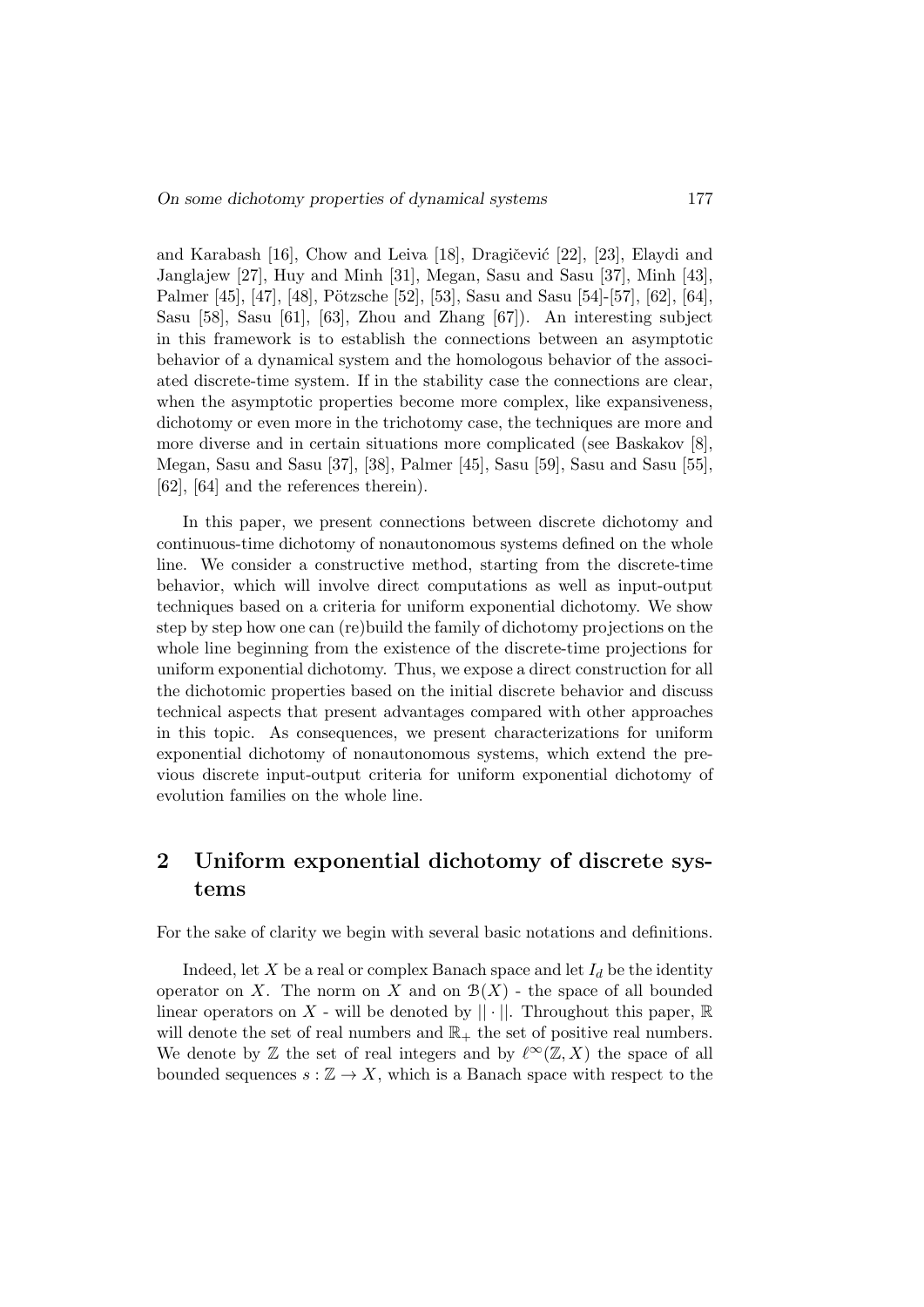178 **A. L. Sasu and B. Sasu** 

.

norm

$$
||s||_{\infty} := \sup_{n \in \mathbb{N}} ||s(n)||.
$$

Let  ${A(n)}_{n\in\mathbb{Z}}\subset B(X)$ . We consider the discrete nonautonomous system

$$
(A) \t x(n+1) = A(n)x(n), \t n \in \mathbb{Z}.
$$

Let  $\Delta = \{(m, n) \in \mathbb{Z} \times \mathbb{Z} : m \geq n\}$ . The discrete evolution family associated to (A) is  $\Phi_A = {\Phi_A(m,n)}_{(m,n)\in\Delta}$  given by

$$
\Phi_A(m,n) = \begin{cases} A(m-1)\dots A(n), & m > n \\ I_d, & m = n \end{cases}
$$

**Remark 1.**  $\Phi_A = {\Phi_A(m,n)}_{(m,n)\in\Delta}$  satisfies the evolution property

$$
\Phi_A(m,j)\Phi_A(j,n) = \Phi_A(m,n), \quad \forall (m,j), (j,n) \in \Delta.
$$

Moreover, the discrete-time system  $(A)$  has uniformly bounded coefficients, i.e.  $\sup_{n\in\mathbb{Z}}||A(n)||<\infty$  if and only if  $\Phi_A$  has uniform exponential growth, i.e. there is  $\omega \in \mathbb{R}$  such that

$$
||\Phi_A(m,n)|| \le e^{\omega(m-n)}, \quad \forall (m,n) \in \Delta.
$$

We recall that an operator  $P \in \mathcal{B}(X)$  is a projection if  $P^2 = P$ . Then RangeP and  $KerP$  are closed linear subspaces, P-invariant and  $X = RangeP$  $\oplus KerP.$ 

**Definition 1.** We say that the system  $(A)$  has a uniform exponential di*chotomy* if there exist a family of projections  $\{P(n)\}_{n\in\mathbb{Z}}$  and two constants  $N \geq 1, \nu > 0$  such that the following properties are satisfied:

- (i)  $A(n)P(n) = P(n+1)A(n)$ , for all  $n \in \mathbb{Z}$ ;
- (ii)  $||\Phi_A(m,n)x|| \leq Ne^{-\nu(m-n)}||x||$ , for all  $x \in Range \ P(n)$  and all  $(m, n) \in \Delta$ ;
- (iii)  $||\Phi_A(m, n)y|| \geq \frac{1}{N} e^{\nu(m-n)}||y||$ , for all  $y \in Ker P(n)$  and all  $(m, n) \in$ ∆;
- (iv) for every  $n \in \mathbb{Z}$ , the restriction  $A(n)$ :  $KerP(n) \rightarrow KerP(n+1)$  is an isomorphism.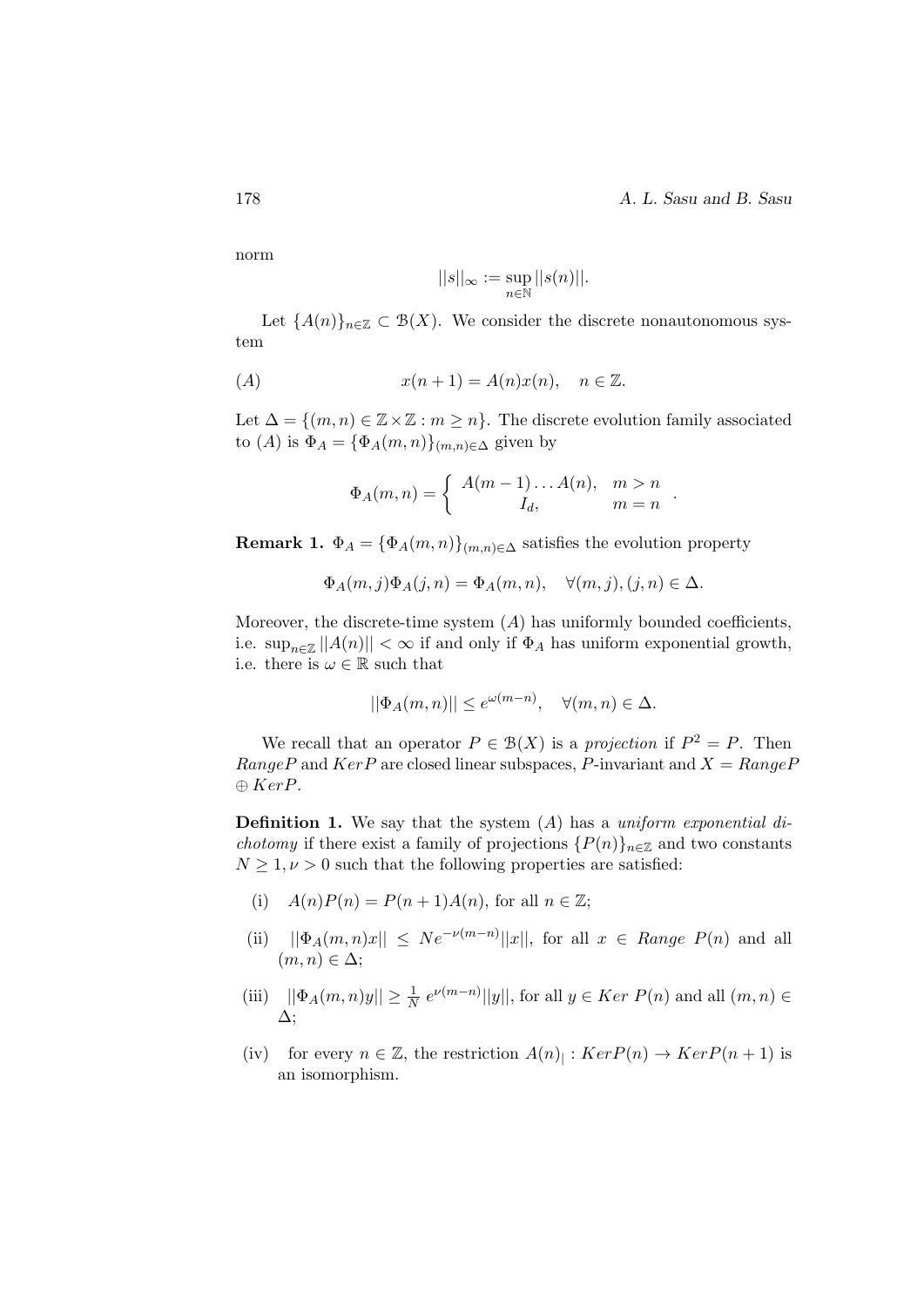**Remark 2.** From Definition 1 (i) it immediately follows that if  $(A)$  has a uniform exponential dichotomy with respect to the family of projections  ${P(n)}_{n\in\mathbb{Z}}$ , then  $\Phi_A(m,n)P(n) = P(m)\Phi_A(m,n)$ , for all  $(m,n) \in \Delta$ .

We associate to the system  $(A)$  the input-output system

$$
(S_A) \qquad \qquad \gamma(n+1) = A(n)\gamma(n) + s(n+1), \quad \forall n \in \mathbb{Z}
$$

with  $s, \gamma \in \ell^{\infty}(\mathbb{Z}, X)$ .

**Definition 2.** The pair  $(\ell^{\infty}(\mathbb{Z}, X), \ell^{\infty}(\mathbb{Z}, X))$  is said to be *admissible* for the system  $(S_A)$  if for every  $s \in \ell^{\infty}(\mathbb{Z}, X)$  there exists a unique  $\gamma \in \ell^{\infty}(\mathbb{Z}, X)$ such that the pair  $(\gamma, s)$  satisfies the system  $(S_A)$ .

The connections between the existence of the uniform exponential dichotomy and various admissibility properties with pairs of sequence spaces were established in [61]. There we discussed the axiomatic structures of the sequence spaces that could be considered in the admissible pair as input space and also as output space.

As a consequence of the main result in [61], we deduce the following:

Theorem 1. The following assertions are equivalent:

- (i) if the pair  $(\ell^{\infty}(\mathbb{Z}, X), \ell^{\infty}(\mathbb{Z}, X))$  is admissible for the system  $(S_A)$ , then the system  $(A)$  has a uniform exponential dichotomy;
- (ii) if  $\sup_{n\in\mathbb{Z}}||A(n)|| < \infty$ , then the system (A) has a uniform exponential dichotomy if and only if the pair  $(\ell^{\infty}(\mathbb{Z}, X), \ell^{\infty}(\mathbb{Z}, X))$  is admissible for  $(S_A)$ .

*Proof.* This follows from Corollary 3.5 in [61] for  $W(\mathbb{Z}, X) = \ell^{\infty}(\mathbb{Z}, X)$ .  $\Box$ 

Remark 3. A distinct proof for (ii) was given in [55]. We also refer to Henry [30], for an approach based on Green functions.

In certain conditions, the projections for uniform exponential dichotomy on the whole line are uniformly bounded, uniquely determined and their structures can be expressed in various equivalent forms (see e.g. [55], [56], [61] and the references therein). A natural approach to the properties of the family of projections for uniform exponential dichotomy on the whole line will be presented in what follows.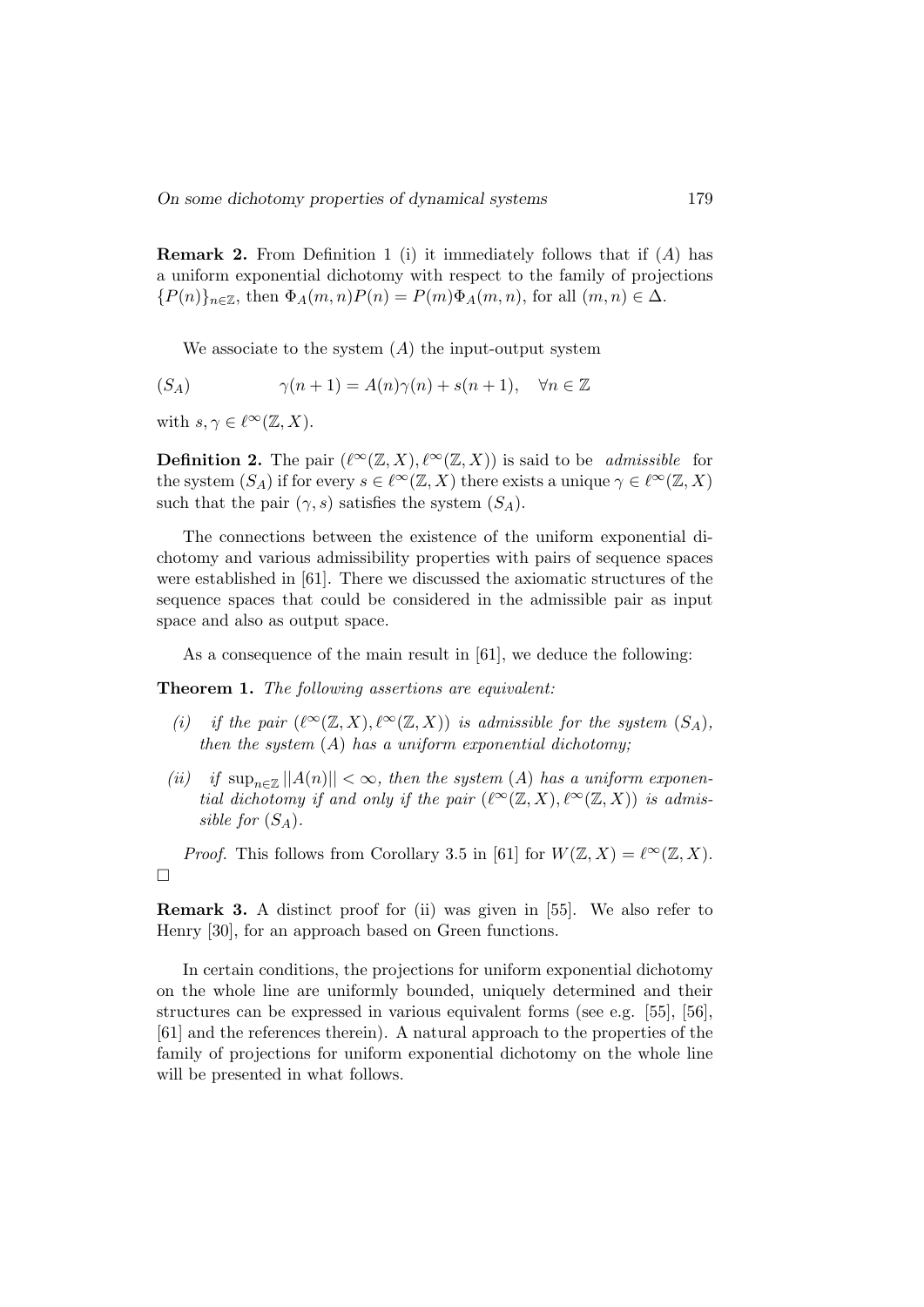For every  $n \in \mathbb{Z}$  we consider the linear space

$$
\mathcal{F}_n(\mathbb{Z}, X) := \{ \varphi \in \ell^{\infty}(\mathbb{Z}, X) : \varphi(k) = A(k-1)\varphi(k-1), \quad \forall k \le n \}.
$$

**Theorem 2.** (The structure theorem) If the discrete system  $(A)$  has uniformly bounded coefficients and has a uniform exponential dichotomy with respect to the family of projections  $\{P(n)\}_{n\in\mathbb{Z}}$ , then:

 $(i)$  sup n∈Z  $||P(n)|| < \infty;$ 

$$
(ii) \quad Range \ P(n) = \{x \in X : \sup_{m \ge n} ||\Phi_A(m, n)x|| < \infty\};
$$

(iii) Ker 
$$
P(n) = \{x \in X : \text{ there exists } \varphi \in \mathcal{F}_n(\mathbb{Z}, X) \text{ with } \varphi(n) = x\}.
$$

*Proof.* Let  $N \geq 1, \nu > 0$  be two constants given by Definition 1. According to our hypothesis, there is  $K > 0$  such that

$$
||A(n)|| \le K, \quad \forall n \in \mathbb{Z}.
$$
 (1)

From (1) it follows that

$$
||\Phi_A(m,n)|| \le K^{m-n}, \quad \forall (m,n) \in \Delta.
$$
 (2)

(i) Let  $h \in \mathbb{N}^*$  be such that

$$
e^{2\nu h} > N^2.
$$

Let  $n \in \mathbb{Z}$  and let  $x \in X$ . From Definition 1 (iii), (ii) and relation (2) we successively have that

$$
\frac{1}{N}e^{\nu h}||(I - P(n))x|| \le ||\Phi_A(n+h, n)(I - P(n))x|| \le
$$
  
\n
$$
\le ||\Phi_A(n+h, n)x|| + ||\Phi_A(n+h, n)P(n)x|| \le K^h||x|| + Ne^{-\nu h}||P(n)x|| \le
$$
  
\n
$$
\le (K^h + N)||x|| + Ne^{-\nu h}||(I - P(n))x||
$$

which implies that

$$
\frac{e^{2\nu h} - N^2}{N e^{\nu h}} ||(I - P(n))x|| \le (K^h + N) ||x||. \tag{3}
$$

Denoting by

$$
\delta:=\frac{(K^h+N)Ne^{\nu h}}{e^{2\nu h}-N^2}
$$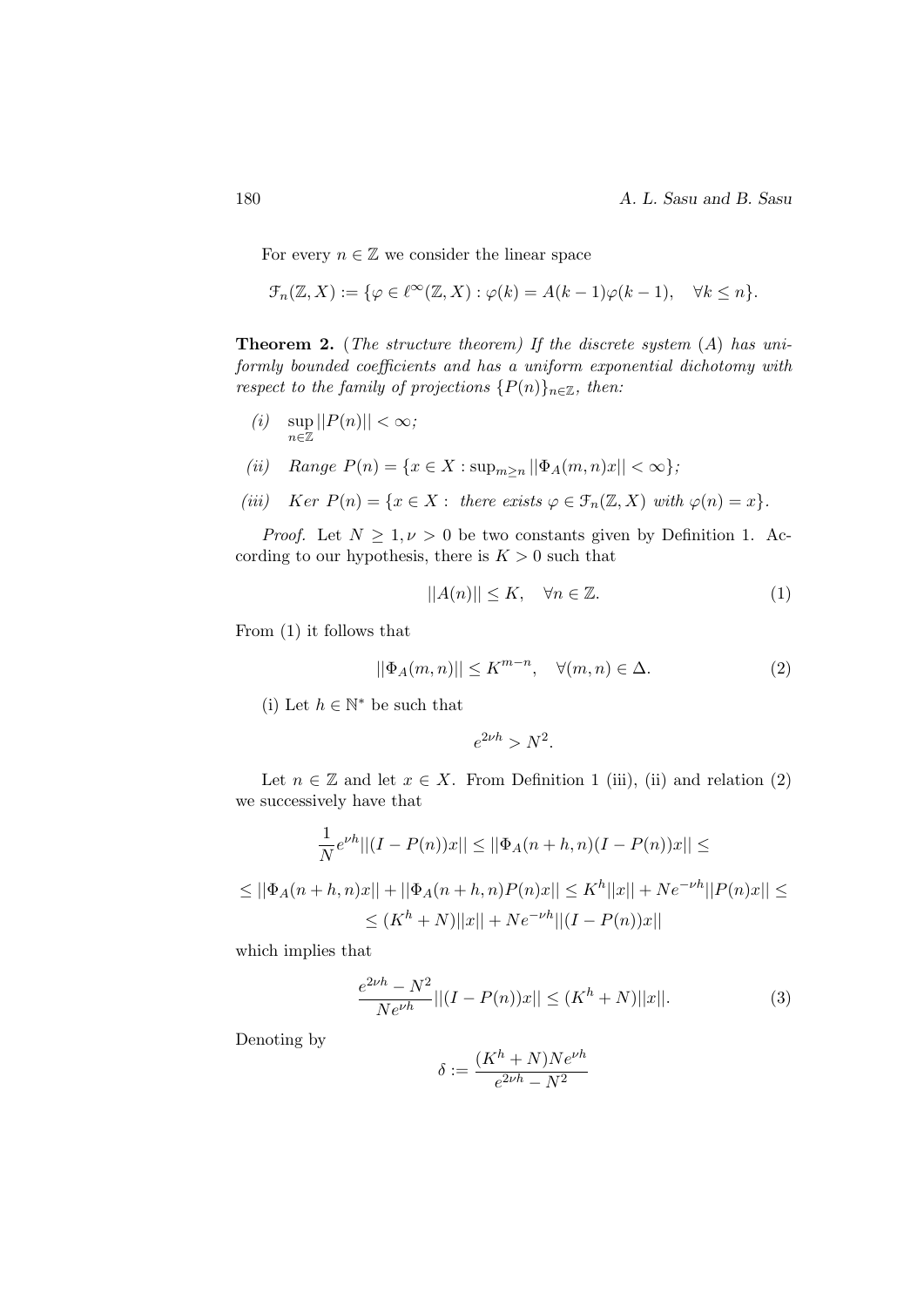we have that  $\delta > 0$ . In addition, from (3) we deduce that

$$
||(I - P(n))x|| \le \delta ||x||.
$$

Since  $(n, x) \in \mathbb{Z} \times X$  were arbitrary and  $\delta$  doesn't depend on n or x, we obtain that

$$
||(I - P(n))x|| \le \delta ||x||, \quad \forall x \in X, \forall n \in \mathbb{N}.
$$

This implies that

$$
||I - P(n)|| \le \delta, \quad \forall n \in \mathbb{N}
$$

which shows that

$$
||P(n)|| \le 1 + \delta, \quad \forall n \in \mathbb{N}.
$$

In what follows, we denote by  $L := \sup$ n∈Z  $||P(n)||.$ 

(ii) Let  $n \in \mathbb{Z}$ . Obviously, Range  $P(n) \subset \{x \in X : \text{sup}$  $\sup_{m\geq n} ||\Phi_A(m,n)x|| <$  $\infty$ }. Conversely, let  $x \in X$  with  $\alpha_x := \sup_{m \geq n} ||\Phi_A(m, n)x|| < \infty$ . Then, from Definition 1 (iii) and (i) we successively have that

$$
\frac{1}{N}e^{\nu(m-n)}||(I - P(n))x|| \le ||\Phi_A(m, n)(I - P(n))x|| =
$$
  
=  $||(I - P(m))\Phi_A(m, n)x|| \le (1 + L)\alpha_x, \quad \forall m \ge n$ 

which implies that

$$
||(I - P(n))x|| \le (1 + L)\alpha_x Ne^{-\nu(m-n)}, \quad \forall m \ge n.
$$
 (4)

For  $m \to \infty$  in (4) we obtain that  $x = P(n)x$ , so  $x \in RangeP(n)$ .

(iii) Let  $n \in \mathbb{Z}$ . We consider the subspace  $\Omega(n) := \{x \in X : \text{ there is } \varphi \in \mathbb{Z} \}$  $\mathcal{F}_n(\mathbb{Z}, X)$  with  $\varphi(n) = x$ .

Let  $x \in Ker P(n)$ . From Definition 1 (iv) we deduce that  $\Phi_A(m,n)$ :  $KerP(n) \rightarrow KerP(m)$  is invertible, for all  $m \geq n$ , and we denote by  $\Phi_A(m,n)^{-1}_1$  $\frac{-1}{1}$  its inverse. We consider the sequence

$$
\varphi: \mathbb{Z} \to X, \quad \varphi(k) = \begin{cases} 0, & k \geq n+1 \\ x, & k = n \\ \Phi_A(n,k)|^{-1}x, & k \leq n-1 \end{cases}.
$$

Using Definition 1 (iii) we deduce that

$$
||\varphi(k)|| \le N e^{-\nu(n-k)} ||x||, \quad \forall k \le n.
$$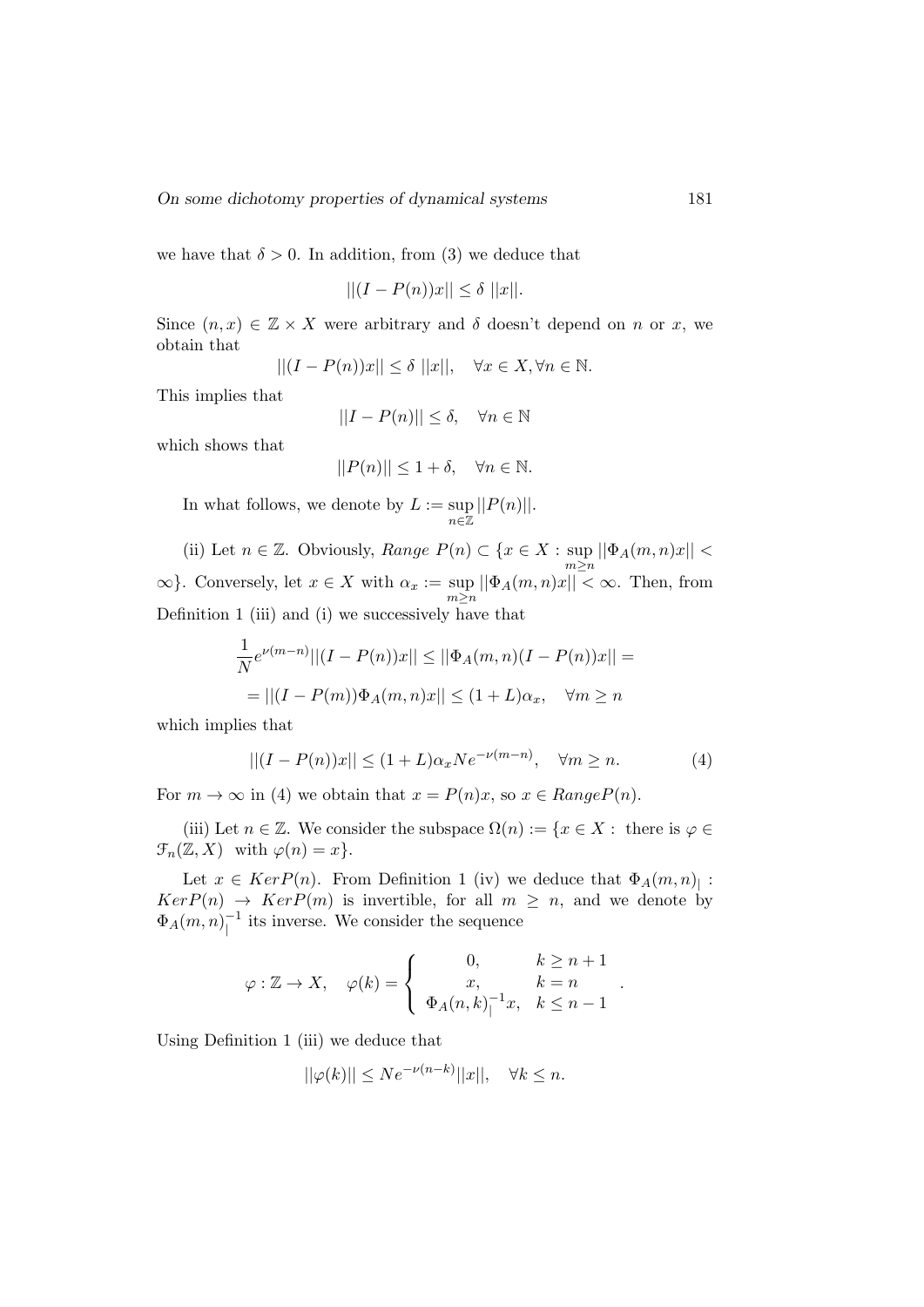In particular, this shows that  $\varphi \in \ell^{\infty}(\mathbb{Z}, X)$ . Moreover, an easy computation shows that

$$
\varphi(k) = A(k-1)\varphi(k-1), \quad \forall k \le n
$$

so  $\varphi \in \mathcal{F}_n(\mathbb{Z}, X)$ . This shows that  $x \in \Omega(n)$ . Thus, we have that  $KerP(n) \subset$  $\Omega(n)$ .

Conversely, let  $x \in \Omega(n)$ . Then there is  $\delta \in \mathcal{F}_n(\mathbb{Z}, X)$  with  $\delta(n) = x$ . We successively have that

$$
||P(n)x|| = ||P(n)\delta(n)|| = ||P(n)\Phi_A(n,k)\delta(k)|| = ||\Phi_A(n,k)P(k)\delta(k)|| \le
$$
  
 
$$
\le Ne^{-\nu(n-k)}||P(k)\delta(k)|| \le LN||\delta||_{\infty} e^{-\nu(n-k)}, \quad \forall k \le n.
$$
 (5)

For  $k \to -\infty$  in (5) we have that  $P(n)x = 0$ , so  $x \in Ker P(n)$ . We obtain that  $\Omega(n) \subset Ker P(n)$  and the proof is complete.

Remark 4. Although the projections for uniform exponential dichotomy on the whole line are uniquely determined, their structure may be represented by using diverse methods (see also Proposition 2.2 in [55], Lemma 2.1 in [56]). The key-motivation for choosing a representation (or another) depends on the input-output methods involved.

### 3 Exponential dichotomy of nonautonomous systems

Let X be a real or complex Banach space and let  $I_d$  be the identity operator on X. First, we briefly recall some definitions, notations and basic properties.

**Definition 3.** A family  $\mathcal{U} = \{U(t, s)\}_{t>s} \subset \mathcal{B}(X)$  is called an *evolution* family if the following properties hold:

- (i)  $U(t, t) = I_d$ , for all  $t \in \mathbb{R}$ ;
- (ii)  $U(t, \tau)U(\tau, s) = U(t, s)$ , for all  $t \geq \tau \geq s$ ;
- (iii) there exist  $M \geq 1, \omega > 0$  such that  $||U(t, s)|| \leq Me^{\omega(t-s)}$ , for all  $t \geq s$ .

**Definition 4.** We say that an evolution family  $\mathcal{U} = \{U(t, s)\}_{t>s}$  has a uniform exponential dichotomy if there exist a family of projections  $\{P(t)\}_{t\in\mathbb{R}}$ and two constants  $N \geq 1, \nu > 0$  such that the following properties are satisfied: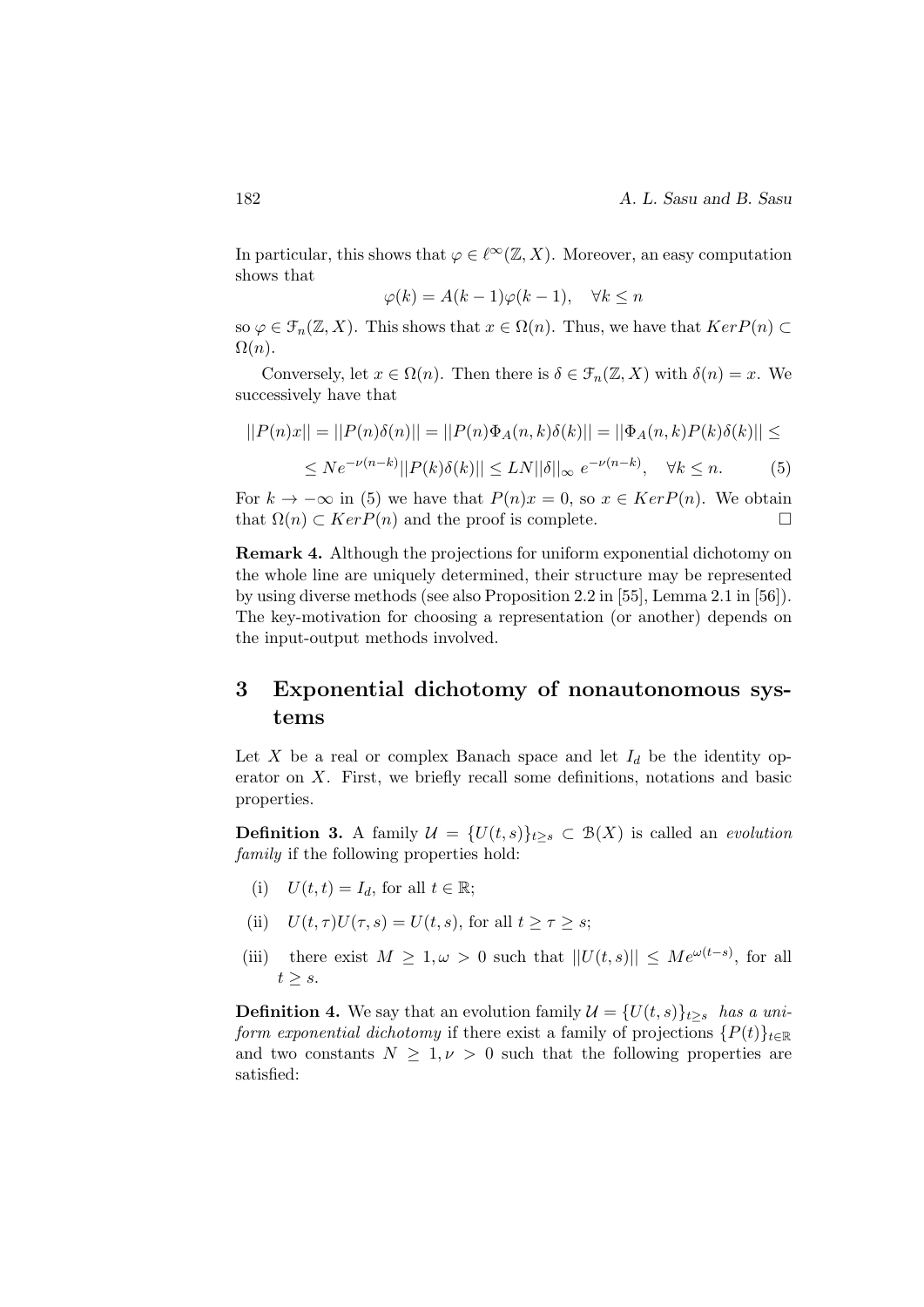- (i)  $U(t, s)P(s) = P(t)U(t, s)$ , for all  $t > s$ ;
- (ii)  $||U(t, s)x|| \leq Ne^{-\nu(t-s)}||x||$ , for all  $x \in Range P(s)$  and all  $t \geq s$ ;
- (iii)  $||U(t, s)y|| \ge \frac{1}{N}e^{\nu(t-s)}||y||$ , for all  $y \in Ker P(s)$  and all  $t \ge s$ ;
- (iv) for every  $t \geq s$ , the restriction  $U(t, s)$  :  $Ker P(s) \to Ker P(t)$  is an isomorphism.

Let  $\mathcal{U} = \{U(t, s)\}_{t \geq s}$  be an evolution family on X. We associate to  $\mathcal{U}$ the discrete nonautonomous system

$$
(A_{\mathcal{U}}) \qquad x(n+1) = U(n+1,n)x(n), \quad \forall n \in \mathbb{Z}.
$$

Remark 5. The discrete evolution family associated to the discrete system  $(A_{\mathcal{U}})$  is  $\Phi_{\mathcal{U}} = {\Phi_{\mathcal{U}}(m,n)}_{(m,n)\in\Delta}$ , where

 $\Phi_{\mathcal{U}}(m, n) = U(m, n), \quad \forall (m, n) \in \Delta.$ 

Remark 6. From Definition 3 (iii) we have that

$$
||U(n+1,n)|| \le Me^{\omega}, \quad \forall n \in \mathbb{Z}.
$$

This shows that the system  $(A_U)$  has uniformly bounded coefficients.

We associate to the system  $(A_{\mathcal{U}})$  the input-output system

$$
(S_{\mathcal{U}}) \qquad \gamma(n+1) = U(n+1,n)\gamma(n) + s(n+1), \quad \forall n \in \mathbb{Z}
$$

with  $s, \gamma \in \ell^{\infty}(\mathbb{Z}, X)$ .

For every  $t_0 \in \mathbb{R}$ , we consider the linear subspace

$$
\mathcal{F}_{t_0}(\mathbb{R}, X) := \{ f : \mathbb{R} \to X : \sup_{t \in \mathbb{R}} ||f(t)|| < \infty
$$
  
and  $f(t) = U(t, s)f(s)$ , for all  $s \le t \le t_0 \}$ 

We also consider

$$
\mathcal{S}(t_0) := \{ x \in X : \sup_{t \ge t_0} ||U(t, t_0)x|| < \infty \}
$$

called the stable subspace at the moment  $t_0$  and

 $\mathcal{U}(t_0) := \{x \in X : \text{ there is } f \in \mathcal{F}_{t_0}(\mathbb{R}, X) \text{ with } f(t_0) = x\}$ 

called the unstable subspace at the moment  $t_0$ .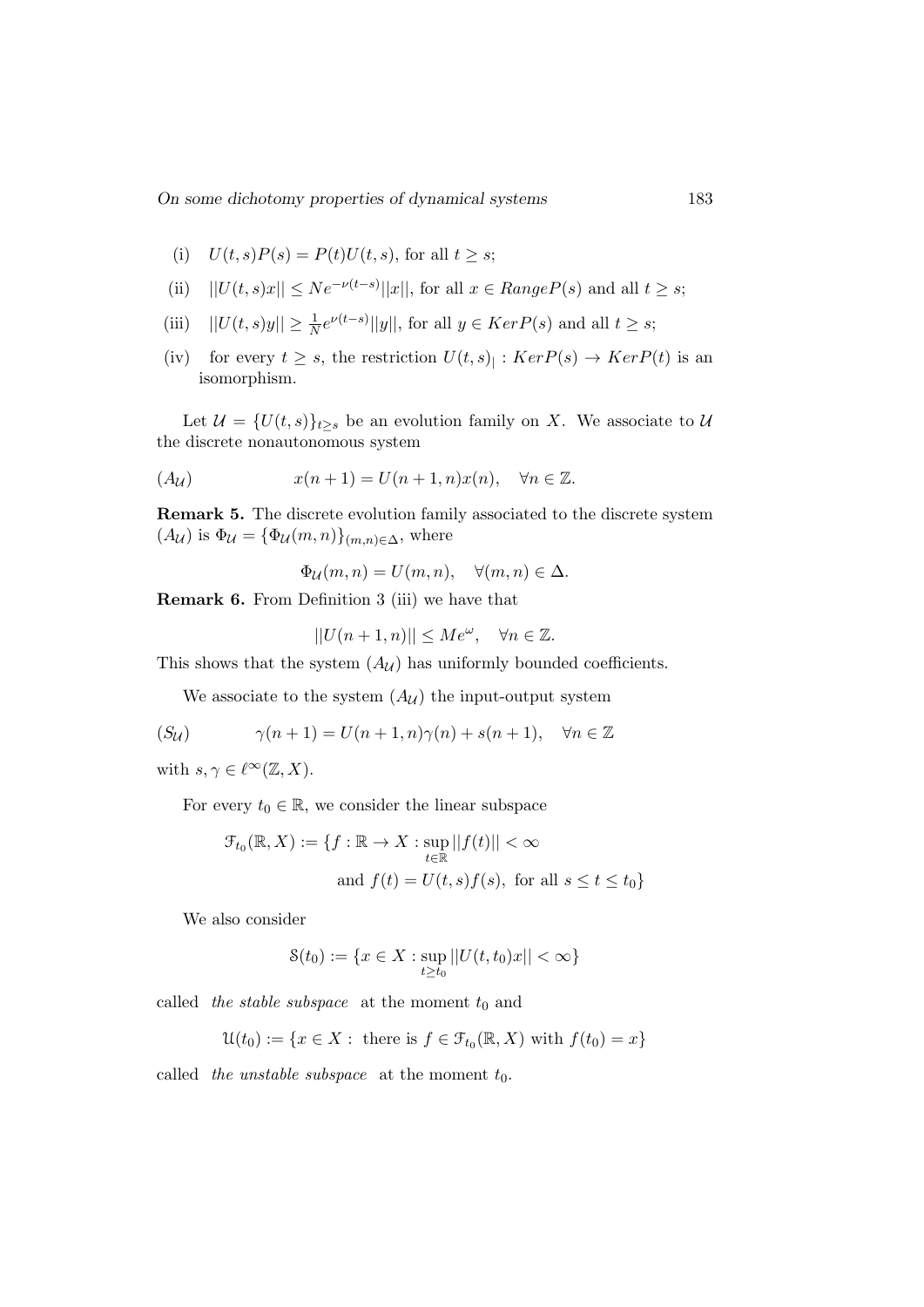**Remark 7.** If  $f \in \mathcal{F}_{t_0}(\mathbb{R}, X)$ , then  $f(t) \in \mathcal{U}(t)$ , for all  $t \leq t_0$ .

We begin with a technical property.

**Lemma 1.** Let  $t, t_0 \in \mathbb{R}$  with  $t \geq t_0$ . Then:

- (i)  $U(t, t_0)S(t_0) \subseteq S(t);$
- (*ii*)  $U(t, t_0)U(t_0) = U(t)$ .

Proof. This is a classical proof based directly on the definition of the subspaces  $\mathcal{S}(\cdot)$  and  $\mathcal{U}(\cdot)$ , but for the sake of clarity we will present all the details. Indeed, (i) immediately follows from the way how the subspaces  $S(\cdot)$ are defined.

(ii) Let  $x \in \mathcal{U}(t_0)$ . Then, there is  $f \in \mathcal{F}_{t_0}(\mathbb{R}, X)$  with  $f(t_0) = x$ . We consider the function

$$
h: \mathbb{R} \to X, \quad h(s) = \begin{cases} 0, & s > t \\ U(s, t_0)x, & s \in [t_0, t] \\ f(s), & s < t_0 \end{cases}.
$$

Using the fact that  $f \in \mathcal{F}_{t_0}(\mathbb{R}, X)$  it is easy to see that

$$
h(\tau) = U(\tau, s)h(s), \quad \forall s \le \tau \le t.
$$

In addition, we have that sup  $\sup_{s \in \mathbb{R}} ||h(s)|| < \infty$ , so  $h \in \mathcal{F}_t(\mathbb{R}, X)$ . This implies that  $U(t, t_0)x = h(t) \in \mathcal{U}(t)$ .

Conversely, let  $y \in \mathcal{U}(t)$ . Then, there is  $\varphi \in \mathcal{F}_t(\mathbb{R}, X)$  with  $\varphi(t) = y$ . Using Remark 7 we have that  $\varphi(t_0) \in \mathcal{U}(t_0)$ . Then, denoting by  $x = \varphi(t_0)$ we deduce that  $y = \varphi(t) = U(t, t_0)x$ . This shows that  $y \in U(t, t_0) \mathfrak{U}(t_0)$ . It follows that  $\mathfrak{U}(t) \subset U(t,t_0)\mathfrak{U}(t_0)$ .

**Theorem 3.** If the system  $(A_{\mathcal{U}})$  has a uniform exponential dichotomy with respect to the family of projections  $\{P(n)\}_{n\in\mathbb{Z}}$ , then:

- (i) Range  $P(n) = \mathcal{S}(n)$ , for all  $n \in \mathbb{Z}$ ;
- (ii) Ker  $P(n) = \mathfrak{U}(n)$ , for all  $n \in \mathbb{Z}$ ;
- (iii) there are two constants  $L, \nu > 0$  such that:
	- (a)  $||U(t, t_0)x|| \leq L e^{-\nu(t-t_0)}||x||$ , for all  $x \in \mathcal{S}(t_0)$  and all  $t \geq t_0$ ;
	- (b)  $||U(t, t_0)y|| \geq \frac{1}{L} e^{\nu(t-t_0)}||y||$ , for all  $y \in \mathcal{U}(t_0)$  and all  $t \geq t_0$ ;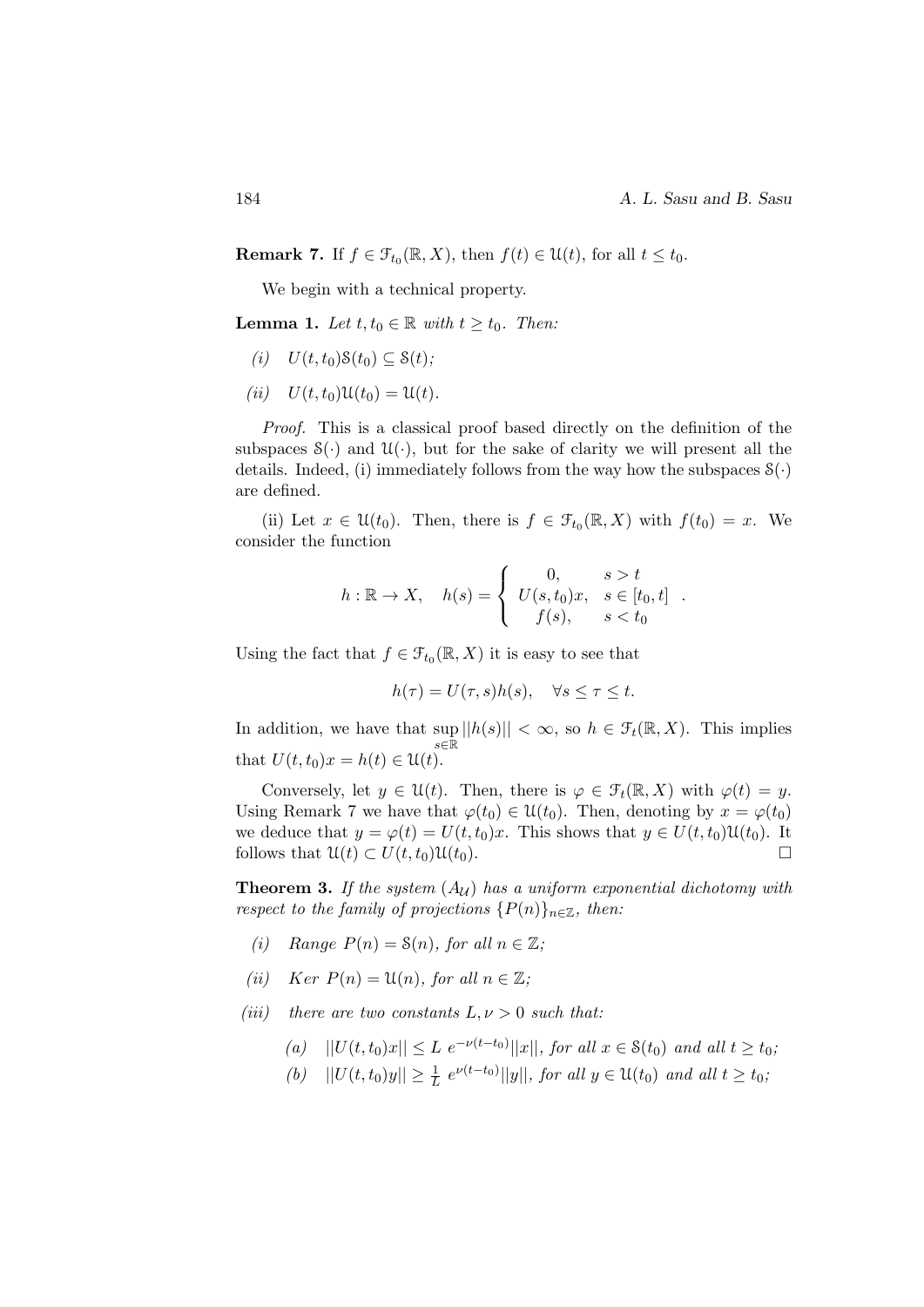(iv) the restriction  $U(t,t_0)|: \mathfrak{U}(t_0) \to \mathfrak{U}(t)$  is an isomorphism, for all  $t \geq t_0$ .

*Proof.* Let  $M \geq 1$  and  $\omega > 0$  be such that

$$
||U(t,s)|| \le Me^{\omega(t-s)}, \quad \forall t \ge s.
$$
 (6)

Let  $N \geq 1, \nu > 0$  be the dichotomy constants given by Definition 1 for  $(A_{\mathcal{U}})$ . We set

$$
L := M^2 N e^{2(\omega + \nu)}.\tag{7}
$$

(i) For every  $n \in \mathbb{Z}$  we consider the subspace

$$
X_1(n) = \{ x \in X : \sup_{m \ge n} ||U(m, n)x|| < \infty \}.
$$

From Remark 5, Remark 6 and Theorem 2 we have that

Range 
$$
P(n) = X_1(n)
$$
,  $\forall n \in \mathbb{Z}$ . (8)

Let  $n \in \mathbb{Z}$ . It is obvious that  $\mathcal{S}(n) \subset X_1(n)$ .

Conversely, let  $x \in X_1(n)$  and let  $\delta_x = \sup_{m \ge n} |U(m, n)x|$ . Then, using relation (6) we deduce that

$$
||U(t,n)x||\leq ||U(t,[t])||~||U([t],n)x||\leq Me^{\omega}\delta_x,\quad \forall t\geq n
$$

which implies that  $x \in \mathcal{S}(n)$ .

It follows that  $X_1(n) = \mathcal{S}(n)$ . From (8) we obtain that

Range 
$$
P(n) = \mathcal{S}(n)
$$
,  $\forall n \in \mathbb{Z}$ .

(ii) For every  $n \in \mathbb{Z}$ , we consider the subspace

$$
X_2(n) = \{x \in X : \text{ there exists } \varphi \in \ell^{\infty}(\mathbb{Z}, X) \text{ with } \varphi(n) = x\}
$$

and 
$$
\varphi(k) = U(k, k-1)\varphi(k-1), \quad \forall k \leq n
$$
.

From Remark 5, Remark 6 and Theorem 2 we have that

$$
Ker P(n) = X_2(n), \quad \forall n \in \mathbb{Z}.
$$
\n(9)

We easily observe that  $\mathcal{U}(n) \subset X_2(n)$ . Conversely, let  $x \in X_2(n)$ . Then, there exists  $\varphi \in \ell^{\infty}(\mathbb{Z}, X)$  with  $\varphi(n) = x$  and

$$
\varphi(k) = U(k, k - 1)\varphi(k - 1), \quad \forall k \le n.
$$
\n(10)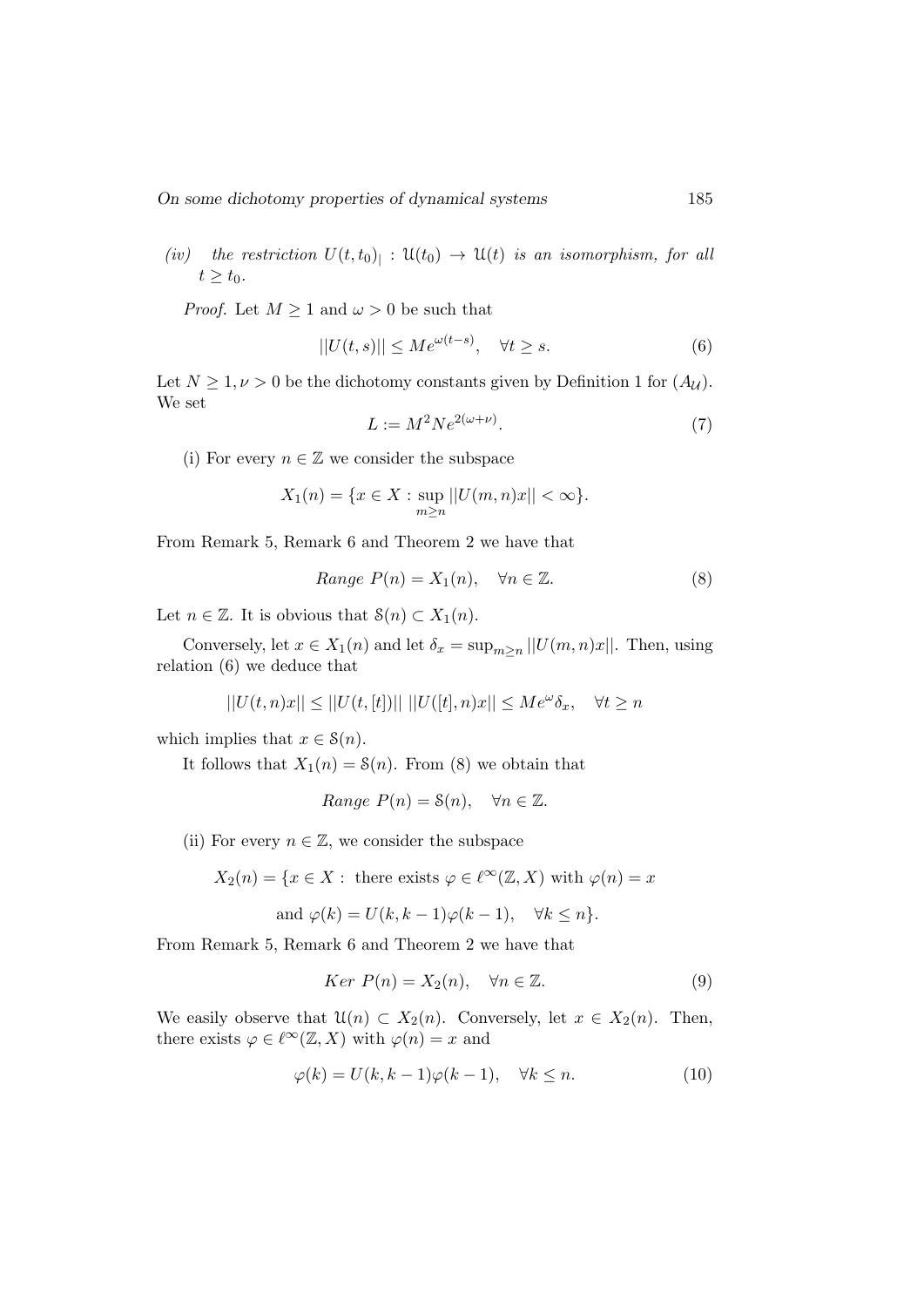186 **A. L. Sasu and B. Sasu** 

We consider the function

$$
f: \mathbb{R} \to X
$$
,  $f(t) = U(t, [t])\varphi([t]).$ 

Then  $\sup_{t\in\mathbb{R}}||f(t)|| < \infty$ . Moreover, from (10) we deduce that

$$
f(t) = U(t, [t])U([t], [\tau])\varphi([\tau]) = U(t, \tau)f(\tau), \quad \forall \tau \le t \le n.
$$

It follows that  $f \in \mathcal{F}_n(\mathbb{R}, X)$ . Since  $f(n) = x$  we obtain that  $x \in \mathcal{U}(n)$ . So  $X_2(n) \subset \mathfrak{U}(n)$ .

It follows that  $X_2(n) = \mathcal{U}(n)$ . Using (9) we deduce that

$$
Ker P(n) = \mathfrak{U}(n), \quad \forall n \in \mathbb{Z}.
$$

(iii) Let  $t_0 \in \mathbb{R}$ .

(a) Let  $x \in \mathcal{S}(t_0)$ . Let  $t \geq [t_0] + 1$ . Using Lemma 1 and (ii) we have that  $U([t_0] + 1, t_0)x \in \mathcal{S}([t_0] + 1) = Range P([t_0] + 1)$ . Using the asymptotic behavior of  $(A_{\mathcal{U}})$  on  ${Range P(n)}_{n\in\mathbb{Z}}$ , the connections given by (i) and relation (6), we successively have that

$$
||U([t], t_0)x|| \le N e^{-\nu([t]-[t_0]-1)} ||U([t_0]+1, t_0)x|| \le N M e^{\omega + 2\nu} e^{-\nu(t-t_0)} ||x||. \tag{11}
$$

Then, from  $(6)$ ,  $(7)$  and  $(11)$ , we deduce that

$$
||U(t, t_0)x|| \le ||U(t, [t])|| \, ||U([t], t_0)x|| \le L e^{-\nu(t - t_0)} ||x||, \quad \forall t \ge [t_0] + 1.
$$
\n(12)

In addition, from (6) we immediately obtain that

$$
||U(t, t_0)x|| \leq Le^{-\nu(t-t_0)}||x||, \quad \forall t \in [t_0, [t_0] + 1].
$$
 (13)

Finally, from (12) and (13) we have that

$$
||U(t,t_0)x|| \leq Le^{-\nu(t-t_0)}||x||, \quad \forall x \in \mathcal{S}(t_0), \forall t \geq t_0.
$$

(b) Let  $y \in \mathcal{U}(t_0)$ . Then there exists  $f \in \mathcal{F}_{t_0}(\mathbb{R}, X)$  with  $f(t_0) = y$ . Let  $z = f([t_0])$ . Since  $f \in \mathcal{F}_{t_0}(\mathbb{R}, X)$  we have that

$$
y = f(t_0) = U(t_0, [t_0])f([t_0]) = U(t_0, [t_0])z.
$$

Using relation (6) it follows that

$$
||y|| \le Me^{\omega}||z||. \tag{14}
$$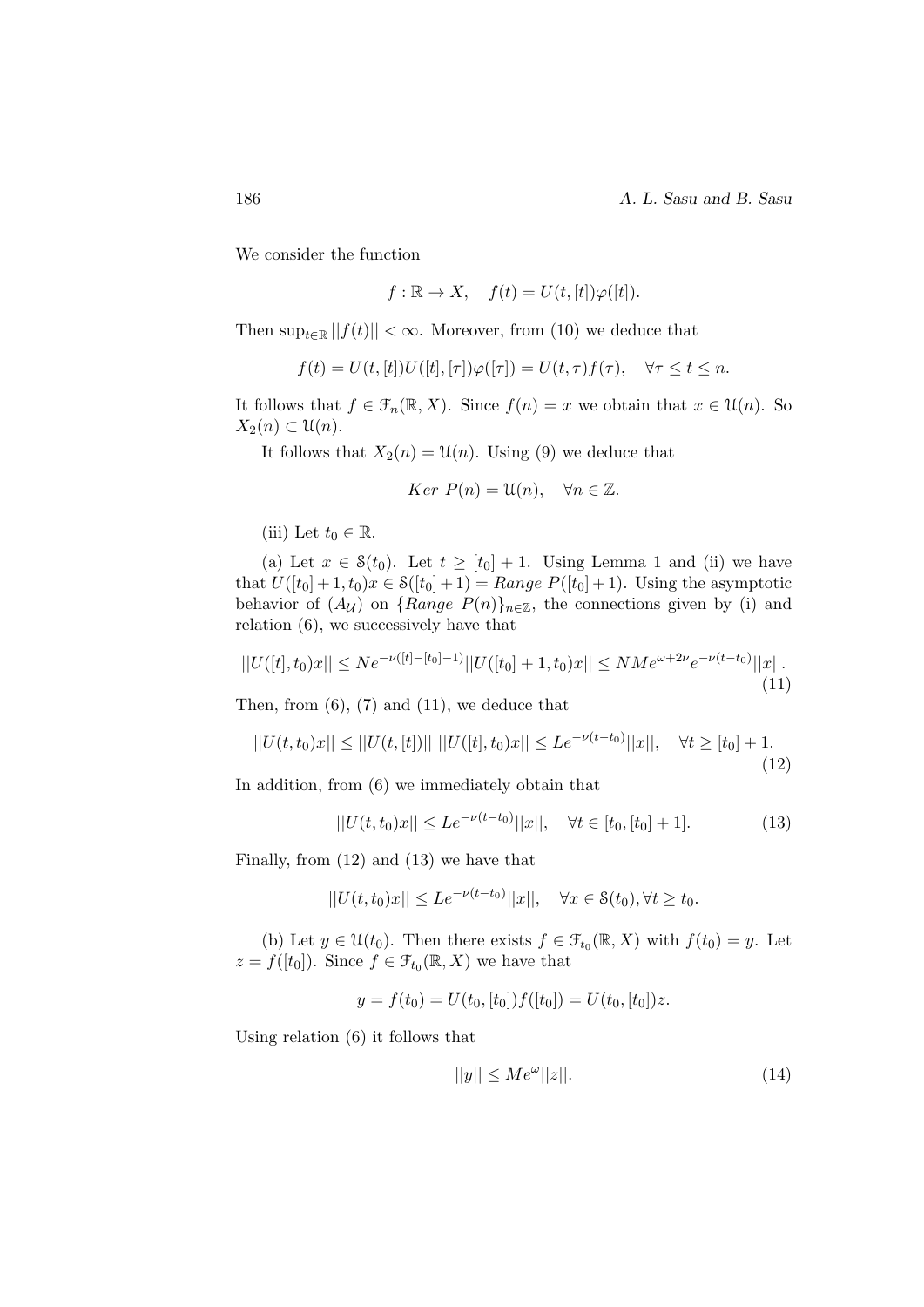Since  $f \in \mathcal{F}_{t_0}(\mathbb{R}, X)$  we have in particular that  $f \in \mathcal{F}_{[t_0]}(\mathbb{R}, X)$ . Based on (ii), this implies that  $z = f([t_0]) \in \mathcal{U}([t_0]) = Ker P([t_0])$ .

Let  $t \geq t_0$ . Using the asymptotic behavior of  $(A_{\mathcal{U}})$  on  $\{Ker P(n)\}_{n\in\mathbb{Z}}$ and relation (14), we successively deduce that

$$
||U([t] + 1, t_0)y|| = ||U([t] + 1, [t_0])z|| \ge \frac{1}{N}e^{\nu([t] + 1 - [t_0])}||z|| \ge
$$
  

$$
\ge \frac{1}{N}e^{\nu(t - t_0)}||z|| \ge \frac{1}{NM e^{\omega}}||y||.
$$
 (15)

Then, from relations (6) and (15) we successively deduce that

$$
||U(t, t_0)y|| \ge \frac{1}{Me^{\omega}}||U([t] + 1, t_0)y|| \ge
$$
  

$$
\ge \frac{1}{NM^2 e^{2\omega}} e^{\nu(t - t_0)}||y|| \ge \frac{1}{L} e^{\nu(t - t_0)}||y||.
$$

It follows that

$$
||U(t,t_0)y|| \ge \frac{1}{L}e^{\nu(t-t_0)}||y||, \quad \forall y \in \mathcal{U}(t_0), \forall t \ge t_0.
$$
 (16)

(iii) Let  $t \geq t_0$ . From Lemma 1 we have that  $U(t,t_0)$  :  $\mathfrak{U}(t_0) \to \mathfrak{U}(t)$  is surjective. Moreover, from relation (16) we deduce that it is also injective, so the restriction  $U(t, t_0)$  is an isomorphism.

**Theorem 4.** If the discrete system  $(A_U)$  has a uniform exponential dichotomy, then:

- (i)  $\mathcal{S}(t_0) \cap \mathcal{U}(t_0) = \{0\};$
- (ii)  $\mathcal{S}(t_0)$  is a closed linear subspace, for all  $t_0 \in \mathbb{R}$ ;
- (iii)  $\mathfrak{U}(t_0)$  is a closed linear subspace, for all  $t_0 \in \mathbb{R}$ .

*Proof.* Let  $L, \nu > 0$  be given by Theorem 3 (iii).

(i) Let  $t_0 \in \mathbb{R}$  and let  $x \in \mathcal{S}(t_0) \cap \mathcal{U}(t_0)$ . Then, from Theorem 3 (iii) (a) and (b) we obtain that

$$
\frac{1}{L}e^{\nu(t-t_0)}||x|| \le ||U(t,t_0)x|| \le L e^{-\nu(t-t_0)}||x||, \quad \forall t \ge t_0.
$$
 (17)

Relation (17) implies that

$$
||x|| \le L^2 e^{-2\nu(t-t_0)} ||x||, \quad \forall t \ge t_0.
$$
\n(18)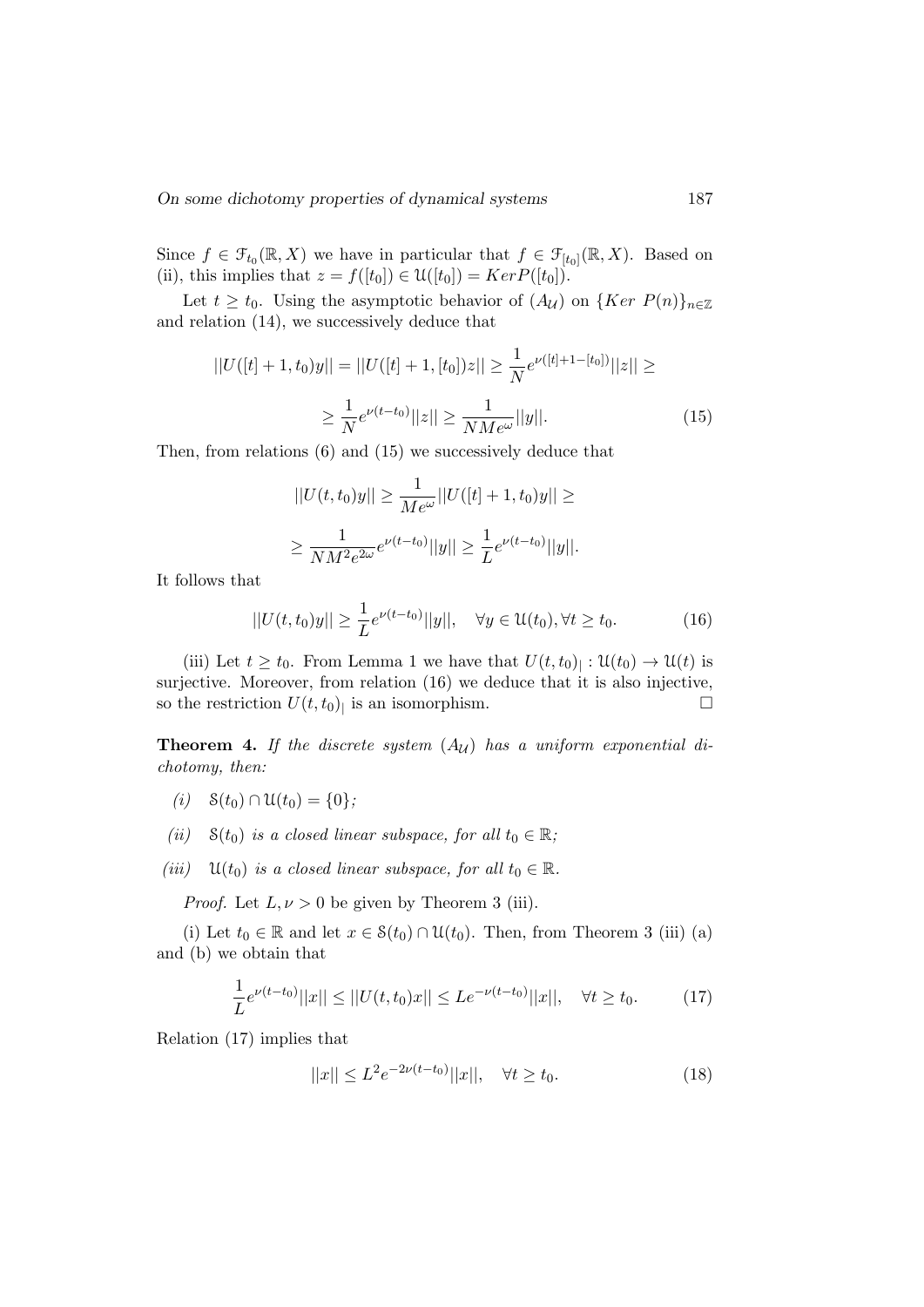From relation (18) it follows that  $x = 0$ . Thus  $\mathcal{S}(t_0) \cap \mathcal{U}(t_0) = \{0\}.$ 

(ii) Let  $t_0 \in \mathbb{R}$ . Let  $(x_n) \subset \mathcal{S}(t_0)$  with  $x_n \longrightarrow x$ . From Theorem 3 (iii) (a) we obtain that

$$
||U(t, t_0)x_n|| \leq Le^{-\nu(t - t_0)}||x_n||, \quad \forall n \in \mathbb{N}, \forall t \geq t_0.
$$
 (19)

For  $n \to \infty$  in (19) we deduce that

$$
||U(t, t_0)x|| \leq Le^{-\nu(t - t_0)}||x||, \quad \forall t \geq t_0.
$$
 (20)

From (20) it follows that

$$
\sup_{t \ge t_0} ||U(t, t_0)x|| \le L ||x||
$$

so  $x \in \mathcal{S}(t_0)$ . This shows that  $\mathcal{S}(t_0)$  is closed.

(iii) Let  $t_0 \in \mathbb{R}$ . Let  $(y_n) \subset \mathcal{U}(t_0)$  with  $y_n \longrightarrow y$ . For every  $n \in \mathbb{N}$  let  $f_n \in \mathcal{F}_{t_0}(\mathbb{R}, X)$  with  $f_n(t_0) = y_n$ .

According to Remark 7 we have that  $f_n(t) \in \mathcal{U}(t)$ , for all  $t \leq t_0$  and  $n \in \mathbb{N}$ . Then, from Theorem 3 (iii) (b) we have that

$$
||f_n(t) - f_m(t)|| \le L e^{-\nu(t_0 - t)} ||U(t_0, t)(f_n(t) - f_m(t))|| =
$$

 $= L \ e^{-\nu(t_0 - t)} ||f_n(t_0) - f_m(t_0)|| \le L \ ||y_n - y_m||, \quad \forall n, m \in \mathbb{N}, \forall t \le t_0.$  (21) Relation (21) implies that for every  $t \le t_0$  the sequence  $(f_n(t))$  is convergent in  $X$ . Thus, it makes sense to define

$$
f: \mathbb{R} \to X, \quad f(t) = \begin{cases} y, & t > t_0 \\ \lim_{n \to \infty} f_n(t), & t \le t_0 \end{cases}
$$

Using Theorem 3 (iii) (b) we have that

$$
||y_n|| = ||f_n(t_0)|| = ||U(t_0, t)f_n(t)|| \ge \frac{1}{L}e^{\nu(t_0 - t)}||f_n(t)||, \quad \forall n \in \mathbb{N}, \forall t \le t_0.
$$
\n(22)

From relation (22) it follows that

$$
||f_n(t)|| \le L ||y_n||, \quad \forall n \in \mathbb{N}, \forall t \le t_0.
$$
\n
$$
(23)
$$

.

For  $n \to \infty$  in (23), we obtain that  $||f(t)|| \le L||y||$ , for all  $t \le t_0$ . This shows that  $\sup_{t\in\mathbb{R}}||f(t)|| < \infty$ . In addition, from  $f_n \in \mathcal{F}_{t_0}(\mathbb{R}, X)$  we have that

$$
f_n(t) = U(t, s) f_n(s), \quad \forall s \le t \le t_0, \forall n \in \mathbb{N}.
$$
 (24)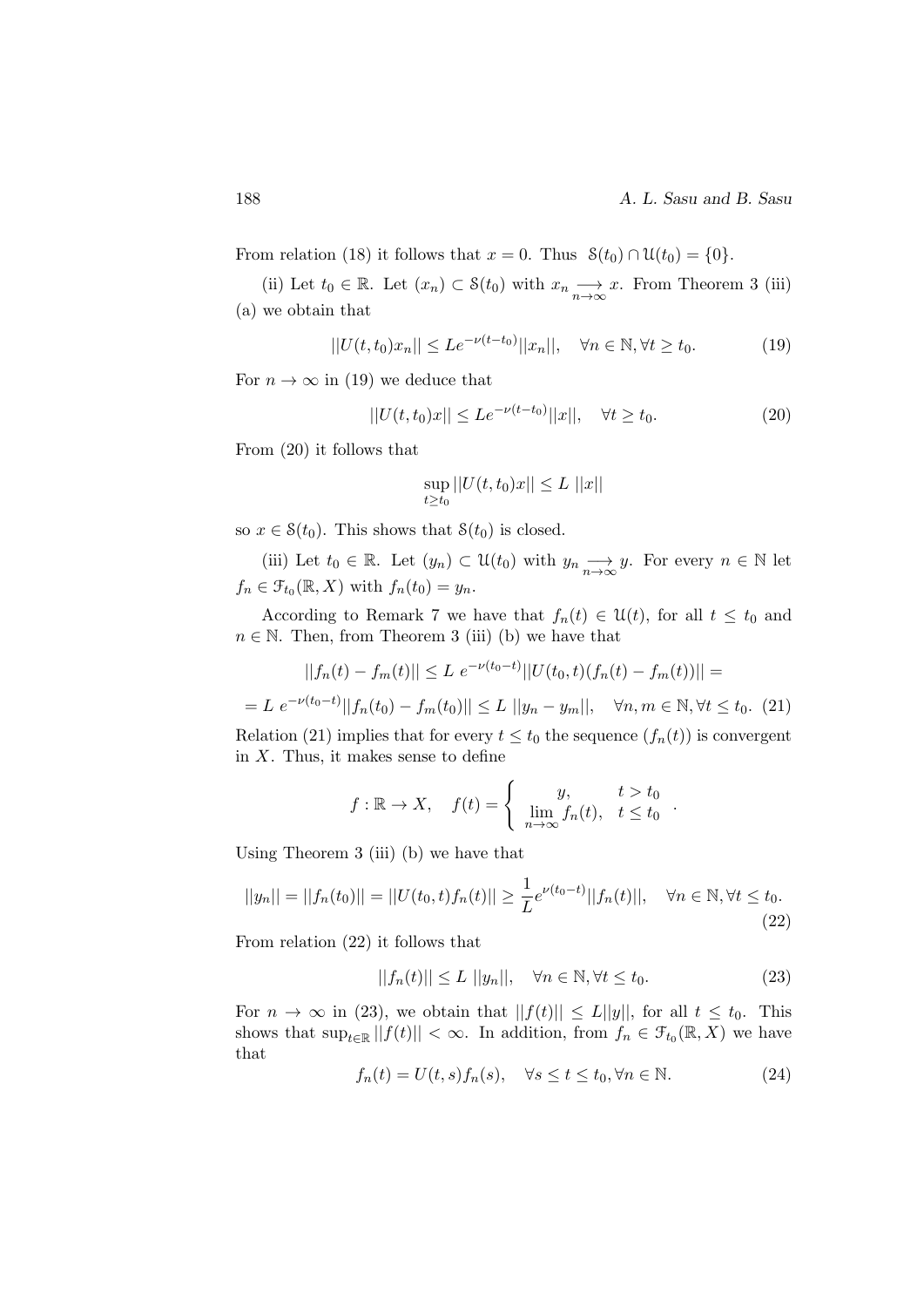For  $n \to \infty$  in (24) it follows that

$$
f(t) = U(t, s)f(s), \quad \forall s \le t \le t_0.
$$

This implies that  $f \in \mathcal{F}_{t_0}(\mathbb{R}, X)$ , so  $y = f(t_0) \in \mathcal{U}(t_0)$ . It follows that  $\mathcal{U}(t_0)$ is closed and the proof is complete.

**Theorem 5.** Let  $\mathcal{U} = \{U(t, s)\}_{t>s}$  be an evolution family on X. Then U has a uniform exponential dichotomy if and only if the discrete system  $(A_{\mathcal{U}})$ associated to U has a uniform exponential dichotomy.

Proof. Necessity. From Definition 1 and Definition 4 it follows that if  $U$  has a uniform exponential dichotomy with respect to the family of projections  $\{P(t)\}_{t\in\mathbb{R}}$ , then  $(A_{\mathcal{U}})$  has a uniform exponential dichotomy with respect to the family of projections  $\{P(n)\}_{n\in\mathbb{Z}}$ .

Sufficiency. According to Theorem 4, we have that for every  $t_0 \in \mathbb{R}$  the subspaces  $\mathcal{S}(t_0)$  and  $\mathcal{U}(t_0)$  are closed and

$$
\mathcal{S}(t_0) \cap \mathcal{U}(t_0) = \{0\}.\tag{25}
$$

Step 1. We prove that  $S(t_0) + U(t_0) = X$ , for all  $t_0 \in \mathbb{R}$ . Let  $t_0 \in \mathbb{R}$ . Let  $x \in X$  and let  $h = [t_0]$ . We define the sequence

$$
s: \mathbb{Z} \to X
$$
,  $s(n) = \begin{cases} -U(h+1, t_0)x, & n = h+1 \\ 0, & n \neq h+1 \end{cases}$ .

Since the system  $(A_{\mathcal{U}})$  has a uniform exponential dichotomy, from Remark 6 and Theorem 1 (ii) we deduce that the pair  $(\ell^{\infty}(\mathbb{Z}, X), \ell^{\infty}(\mathbb{Z}, X))$  is admissible for the input-output system  $(S_{\mathcal{U}})$ . Then, there is  $\gamma \in \ell^{\infty}(\mathbb{Z}, X)$  such that the pair  $(\gamma, s)$  satisfies the system  $(S_{\mathcal{U}})$ . This implies that

$$
\gamma(h+1) = U(h+1,h)\gamma(h) - U(h+1,t_0)x \tag{26}
$$

and

$$
\gamma(n+1) = U(n+1, n)\gamma(n), \quad \forall n \ge h+1.
$$
 (27)

From (27), inductively, it follows that

$$
\gamma(n) = U(n, h+1)\gamma(h+1), \quad \forall n \ge h+1.
$$
 (28)

From (26) we have that

$$
\gamma(h+1) = U(h+1, t_0)U(t_0, h)\gamma(h) - U(h+1, t_0)x =
$$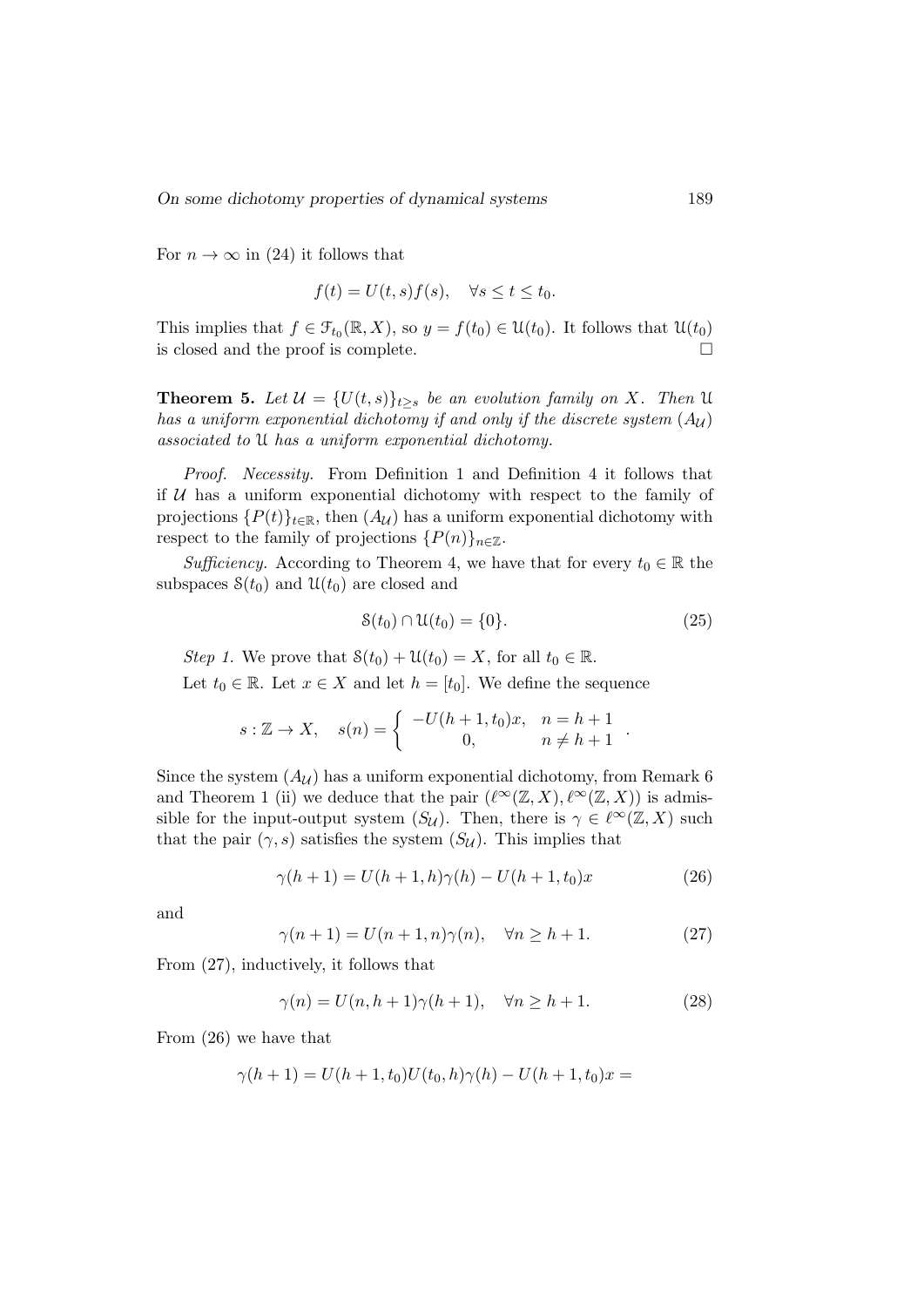190 A. L. Sasu and B. Sasu

$$
= U(h+1, t_0) [U(t_0, h)\gamma(h) - x]. \tag{29}
$$

Let  $y := U(t_0, h) \gamma(h) - x$ . From (28) and (29) we obtain that

$$
\gamma(n) = U(n, t_0)y, \quad \forall n \ge h + 1. \tag{30}
$$

Let  $M \geq 1$  and  $\omega > 0$  be such that

$$
||U(t,s)|| \le Me^{\omega(t-s)}, \quad \forall t \ge s.
$$
\n(31)

Let  $t \geq h + 1$ . Using relations (30) and (31) we deduce that

$$
||U(t, t_0)y|| = ||U(t, [t])U([t], t_0)y|| \le Me^{\omega}||U([t], t_0)y|| =
$$
  
=  $Me^{\omega}||\gamma([t])|| \le Me^{\omega}||\gamma||_{\infty}.$  (32)

If  $t \in [t_0, h+1] = [t_0, [t_0]+1)$ , then we have that

$$
||U(t, t_0)y|| \le Me^{\omega}||y||. \tag{33}
$$

From relations (32) and (33) it follows that  $\sup_{t\geq t_0} ||U(t, t_0)y|| < \infty$ , so  $y \in \mathcal{S}(t_0)$ .

Since  $\gamma$  is the solution of  $(S_{\mathcal{U}})$  corresponding to the input s we have that

$$
\gamma(n) = U(n, n-1)\gamma(n-1), \quad \forall n \le h.
$$

Inductively, we deduce that

$$
\gamma(n) = U(n, j)\gamma(j), \quad \forall j \le n \le h. \tag{34}
$$

We consider the function

$$
f: \mathbb{R} \to X
$$
,  $f(t) = U(t, [t])\gamma([t])$ .

Then, using relation (34) we deduce that

$$
f(t) = U(t, [t])U([t], [\tau])\gamma([\tau]) = U(t, [\tau])\gamma([\tau]) =
$$
  
= 
$$
U(t, \tau)f(\tau), \quad \forall \tau \le t \le h.
$$
 (35)

In addition, from relation (31) it follows that

$$
||f(t)|| \le Me^{\omega}||\gamma||_{\infty}, \quad \forall t \in \mathbb{R}.
$$
 (36)

From relations (35) and (36) we obtain that  $f \in \mathcal{F}_h(\mathbb{R}, X)$ , so  $\gamma(h) = f(h) \in$  $\mathcal{U}(h)$ . From Lemma 1 (ii) it follows that  $z := U(t_0, h)\gamma(h) \in \mathcal{U}(t_0)$ .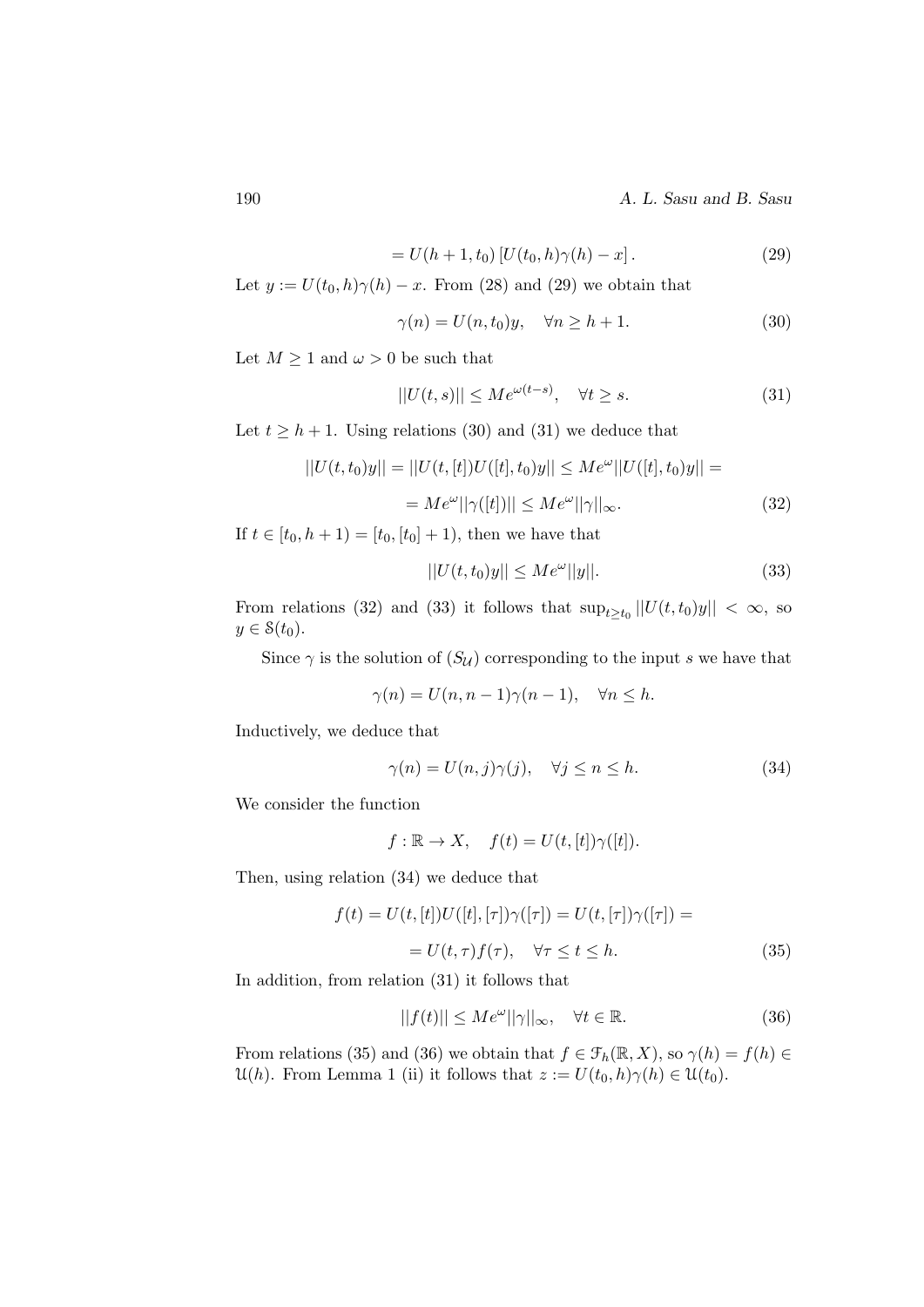Thus, we deduce that  $x = -y + U(t_0, h) \gamma(h) = -y + z \in \mathcal{S}(t_0) + \mathcal{U}(t_0)$ . Finally, taking into account that  $x \in X$  and  $t_0 \in \mathbb{R}$  were arbitrary, it follows that

$$
\mathcal{S}(t_0) + \mathcal{U}(t_0) = X, \quad \forall t_0 \in \mathbb{R}.\tag{37}
$$

Step 2. We prove that  $U$  has a uniform exponential dichotomy.

Using relations (25) and (37) we obtain that

$$
X = \mathcal{S}(t) \oplus \mathcal{U}(t), \quad \forall t \in \mathbb{R}.
$$

For every  $t \in \mathbb{R}$ , let  $P(t)$  be the projection with Range  $P(t) = \mathcal{S}(t)$  and  $Ker P(t) = \mathfrak{U}(t)$ . Then, from Lemma 1 we immediately deduce that

$$
U(t,s)P(s) = P(t)U(t,s), \quad t \ge s.
$$

Finally, from Theorem 3 (iii) and (iv) we obtain that  $U$  has a uniform exponential dichotomy.

Remark 8. Using a distinct approach, an equivalent result to Theorem 5 was obtained in [55]. A different proof for Theorem 5 was given in [64], where the result was obtained as a consequence of a more general property - the uniform exponential trichotomy.

Remark 9. For other interesting connections between discrete dichotomies and continuous time dichotomies we also refer to Palmer in [45] for the case of differential equations and respectively to Megan, Sasu and Sasu [37], Sasu and Sasu [62] for dynamical systems on the half-line. A distinct approach based on the theory of evolution semigroups was developed by Baskakov in [7], [8]. It should be mentioned that the philosophy of the methods considered in the study of the exponential dichotomy on the half-line is distinct compared with those considered on the whole line since a dynamical system defined on the half-line may be dichotomic with respect to an infinite number of families of projections. On the half-line every study devoted to exponential dichotomy begins with the assumption that the initial stable subspace is closed and complemented, one chooses a complement for it - the initial unstable subspace - and the entire construction depends on that (see [62] and the references therein).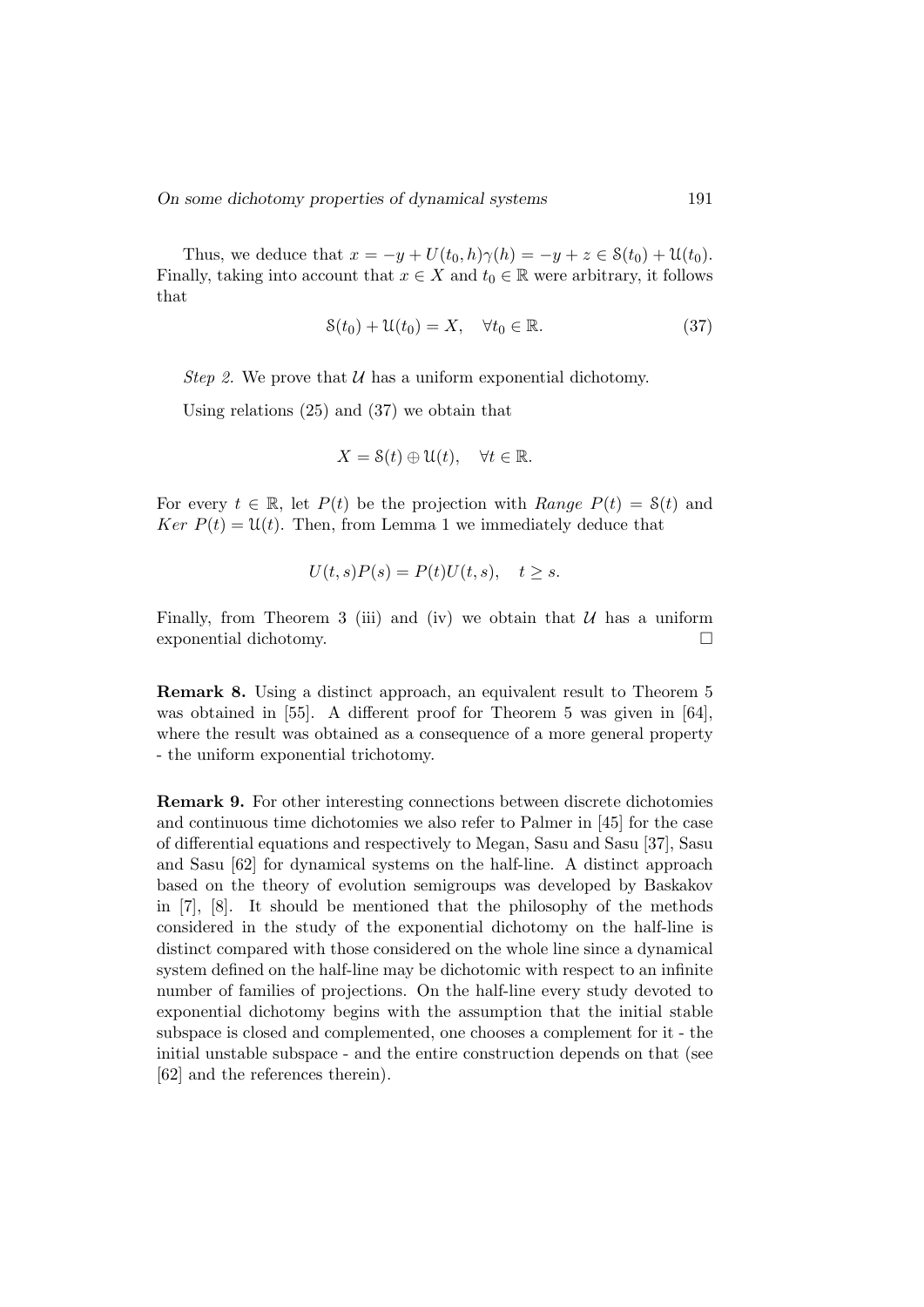# 4 Applications: input-output characterizations for uniform exponential dichotomy of nonautonomous systems

In this section, using Theorem 5, we present characterizations for uniform exponential dichotomy of nonautonomous systems in Banach spaces, modeled by evolution families.

We begin by recalling some definitions and basic properties from the theory of Banach sequence spaces. For a description of some fundamental properties of Banach sequence spaces we refer to [61].

We denote by  $\mathcal{S}(\mathbb{Z}, \mathbb{R})$  the linear space of all sequences  $s : \mathbb{Z} \to \mathbb{R}$ .

**Definition 5.** A linear subspace  $B \subset \mathcal{S}(\mathbb{Z}, \mathbb{R})$  is said to be a *normed se*quence space if there is a mapping  $|\cdot|_B : B \to \mathbb{R}_+$  with the following properties:

- (i)  $|s|_B = 0$  if and only if  $s = 0$ ;
- (ii)  $|cs|_B = |c| |s|_B$ , for all  $(c, s) \in \mathbb{R} \times B$ ;
- (*iii*)  $|u + s|_B < |u|_B + |s|_B$ , for all  $u, s \in B$ ;
- (iv) if  $|u(k)| \leq |s(k)|$ , for all  $k \in \mathbb{Z}$ , and  $s \in B$ , then also  $u \in B$  and  $|u|_B \leq |s|_B.$

Moreover, if  $(B, |\cdot|_B)$  is complete, then B is called Banach sequence space.

**Definition 6.** A Banach sequence space  $(B, |\cdot|_B)$  is said to be *invariant* under translations if for every  $s \in B$  and every  $m \in \mathbb{Z}$ , the sequence  $s_m$ :  $\mathbb{Z} \to \mathbb{R}, s_m(k) = s(k-m)$  belongs to B and  $|s_m|_B = |s|_B$ .

We denote by  $\chi_A$  the characteristic function of a set  $A \subset \mathbb{Z}$ . We denote by  $\mathfrak{T}(\mathbb{Z})$  the class of all Banach sequence spaces which are invariant under translations and contain at least a sequence which is not identically zero.

**Definition 7.** If  $B \in \mathcal{T}(\mathbb{Z})$ , then the mapping

$$
F_B: \mathbb{N}^* \to \mathbb{R}_+, \quad F_B(n) = |\chi_{\{0,\dots,n-1\}}|_B
$$

is called the fundamental function of the space B.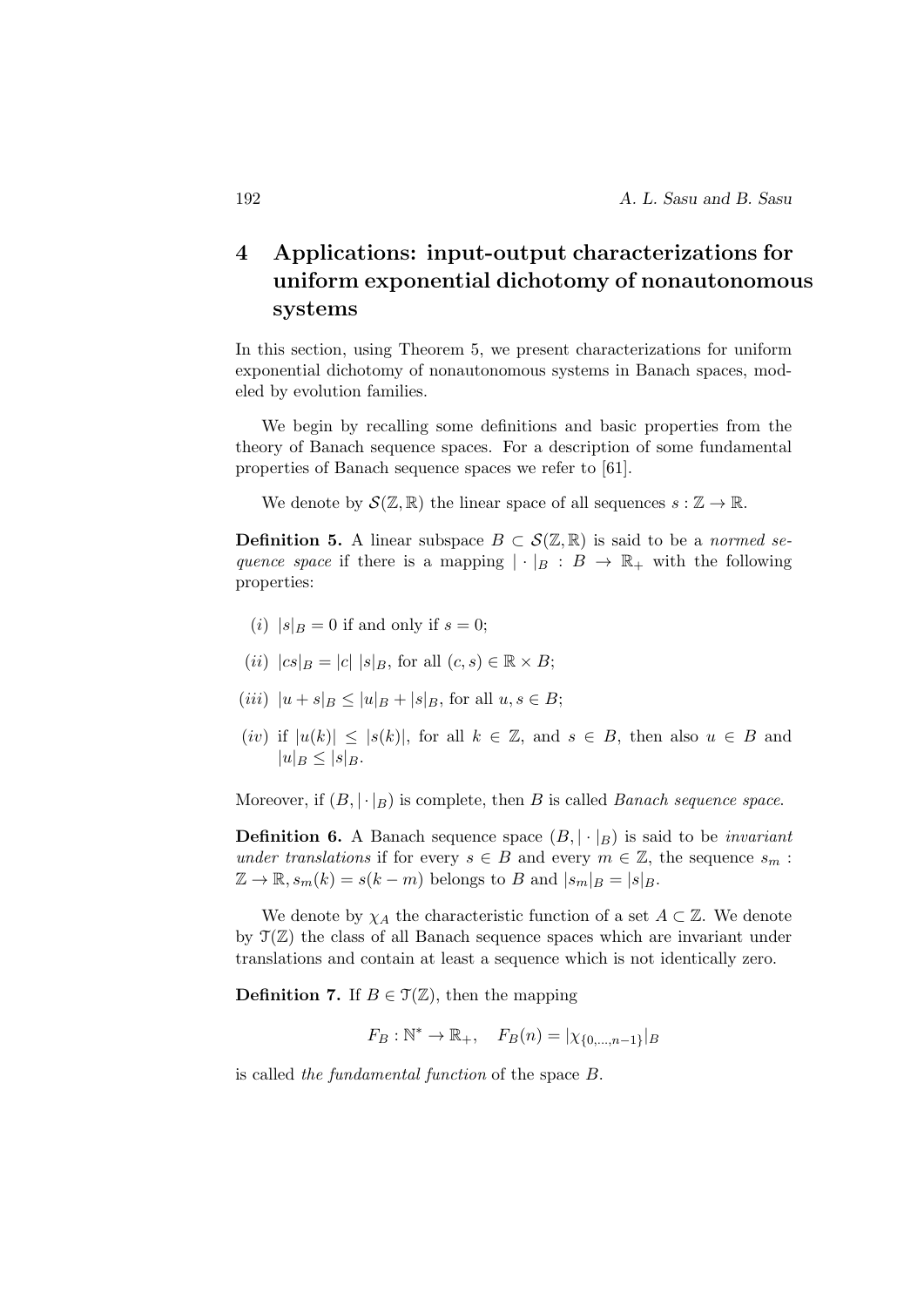On some dichotomy properties of dynamical systems 193

Considering  $\ell^1(\mathbb{Z}, \mathbb{R}) := \{s \in \mathcal{S}(\mathbb{Z}, \mathbb{R}) : \sum_{s=1}^{\infty}$  $n=-\infty$  $|s(n)| < \infty$ , we have that

$$
\ell^1(\mathbb{Z}, \mathbb{R}) \subset B \subset \ell^{\infty}(\mathbb{Z}, \mathbb{R}), \quad \forall B \in \mathfrak{T}(\mathbb{Z})
$$
 (38)

For details see Lemma 2.1 in [61]. Moreover, for examples of Banach sequence spaces that belong to the class  $\mathfrak{T}(\mathbb{Z})$  we refer Section 2 in [61].

Two key subclasses of  $\mathfrak{T}(\mathbb{Z})$  were used in [61] in the study of the exponential dichotomy. More precisely, we denote by:

- $W(\mathbb{Z})$  the class of all Banach sequence spaces  $B \in \mathcal{T}(\mathbb{Z})$  with the property that  $\sup F_B(n) = \infty$ ;  $n \in \mathbb{N}$
- $\mathcal{H}(\mathbb{Z})$  the class of all Banach sequence spaces  $B \in \mathcal{T}(\mathbb{Z})$  with  $\ell^1(\mathbb{Z}, \mathbb{R}) \subsetneq$ B.

Let  $(X, || \cdot ||)$  be a real or complex Banach space. For every  $s : \mathbb{Z} \to X$ we consider the function

$$
N_s: \mathbb{Z} \to \mathbb{R}_+, \quad N_s(k) = ||s(k)||
$$

For each  $B \in \mathfrak{T}(\mathbb{Z})$  we denote by  $B(\mathbb{Z}, X) := \{s : \mathbb{Z} \to X : N_s \in B\}$ . Then  $B(\mathbb{Z}, X)$  is a Banach space with respect to the norm  $||s||_{B(\mathbb{Z}, X)} := |N_s|_{B}$ .

Let  $\mathcal{U} = \{U(t, s)\}_{t>s}$  be an evolution family on X. We associate with  $\mathcal{U}$ the input-output system

$$
(S_{\mathcal{U}}) \qquad \gamma(n+1) = U(n+1,n)\gamma(n) + s(n+1), \quad \forall n \in \mathbb{Z}
$$

with  $s, \gamma \in \ell^{\infty}(\mathbb{Z}, X)$ .

**Definition 8.** Let  $I, O \in \mathcal{T}(\mathbb{Z})$ . The pair  $(O(\mathbb{Z}, X), I(\mathbb{Z}, X))$  is said to be admissible for the system  $(S_{\mathcal{U}})$  if for every sequence  $s \in I(\mathbb{Z}, X)$  the system  $(S_{\mathcal{U}})$  has a unique solution  $\gamma_s \in O(\mathbb{Z}, X)$ .

**Theorem 6.** Let  $I, O \in \mathfrak{T}(\mathbb{Z})$  with  $I \subset O$  and  $O \in \mathcal{W}(\mathbb{Z})$  or  $I \in \mathfrak{H}(\mathbb{Z})$ . Then, the evolution family  $\mathcal{U} = \{U(t, s)\}_{t>s}$  has a uniform exponential dichotomy if and only if the pair  $(O(\mathbb{Z}, X), I(\mathbb{Z}, X))$  is admissible for the system  $(S_{\mathcal{U}})$ .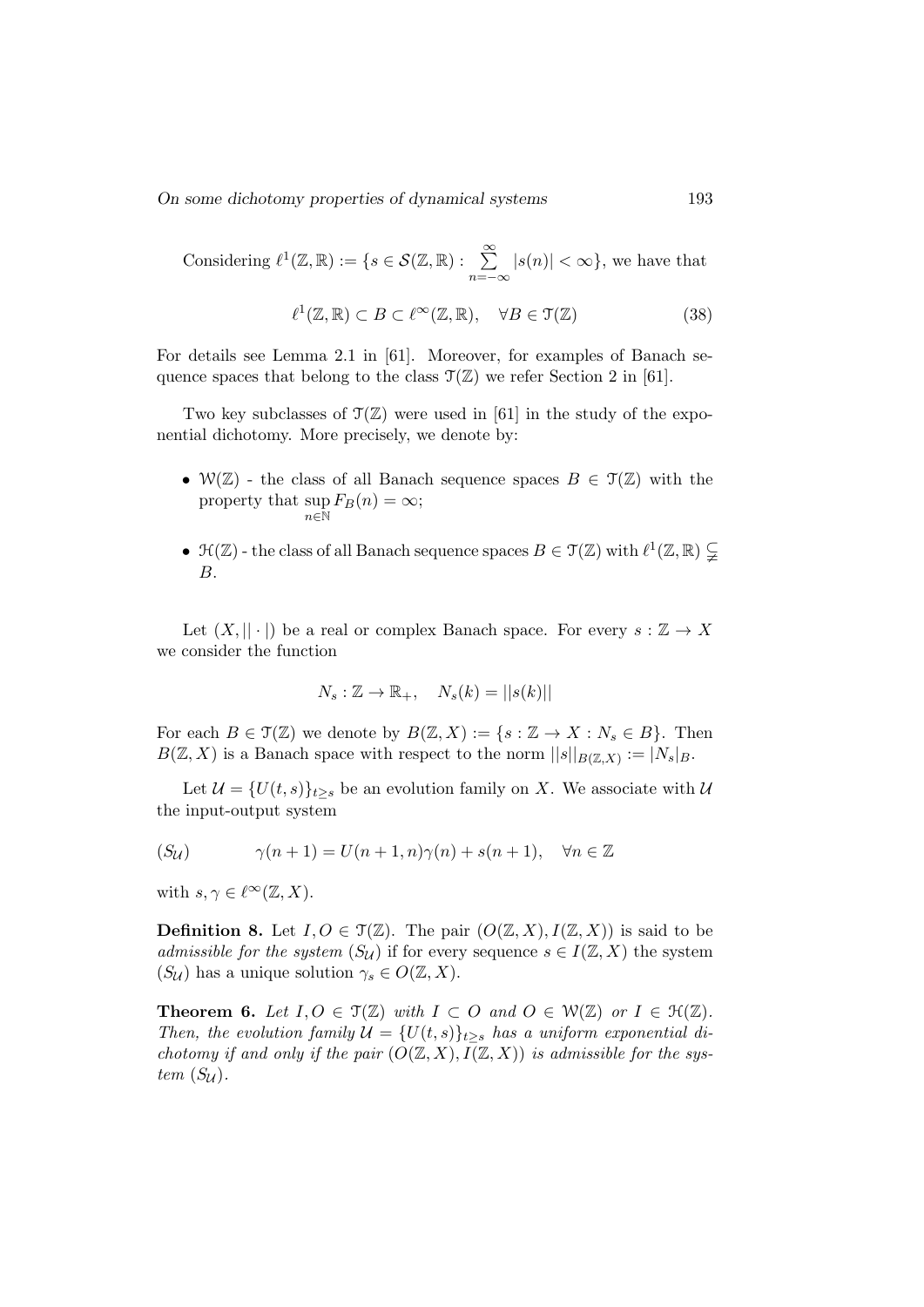*Proof.* We associate with  $U$  the discrete nonautonomous system

$$
(A_{\mathcal{U}}) \qquad x(n+1) = U(n+1, n)x(n), \quad \forall n \in \mathbb{Z}
$$

with  $x \in \mathcal{S}(\mathbb{Z}, X)$ .

*Necessity.* Suppose that  $U$  has a uniform exponential dichotomy. Then, the system  $(A_{\mathcal{U}})$  has a uniform exponential dichotomy. Taking into account that the system  $(A_{\mathcal{U}})$  has uniformly bounded coefficients, by applying Theorem 3.5 (ii) from [61], we obtain that the pair  $(O(\mathbb{Z}, X), I(\mathbb{Z}, X))$  is admissible for the input-output system  $(S_{\mathcal{U}})$ .

Sufficiency. Suppose that the pair  $(O(\mathbb{Z}, X), I(\mathbb{Z}, X))$  is admissible for the system  $(S_U)$ . Then, from Theorem 3.5 (i) from [61], it follows that the discrete system  $(A_{\mathcal{U}})$  has a uniform exponential dichotomy. By applying Theorem 5 we deduce that the evolution family  $U$  has a uniform exponential dichotomy and the proof is complete.

Remark 10. Based on the results obtained in Section 3 in [61] (see Example 3.1 and Remark 3.4 in [61]) and on Theorem 5, we deduce that the result presented in Theorem 6 is the most general in this framework.

**Remark 11.** The particular case when  $O, I \in \{c_0(\mathbb{Z}, \mathbb{R}), \ell^{\infty}(\mathbb{Z}, \mathbb{R})\}$  was studied in [55]. The particular case when  $O, I \in \{ \ell^p(\mathbb{Z}, X) : p \in [1, \infty) \}$ was treated in [56].

**Corollary 1.** Let  $T \in \mathcal{T}(\mathbb{Z})$ . Then, an evolution family  $\mathcal{U} = \{U(t, s)\}_{t \geq s}$  has a uniform exponential dichotomy if and only if the pair  $(T(\mathbb{Z}, X), T(\mathbb{Z}, X))$ is admissible for the system  $(S_{\mathcal{U}})$ .

*Proof.* From relation (38) we have that either  $T \in \mathcal{H}(\mathbb{Z})$  or  $T =$  $\ell^1(\mathbb{Z}, \mathbb{R}) \in \mathcal{W}(\mathbb{Z})$ . Then, from Theorem 6 we deduce the conclusion. □

A criteria that extends the characterizations with  $\ell^p$ -spaces can be formulated in terms of Orlicz sequence spaces. Indeed, we recall briefly the definitions introduced in [61] (see Example 2.3 in [61]).

Let  $\varphi : \mathbb{R}_+ \to \bar{\mathbb{R}}_+$  be a nondecreasing left continuous function which is not identically 0 or  $\infty$  on  $(0, \infty)$ . The mapping

$$
Y_{\varphi} : \mathbb{R}_{+} \to \bar{\mathbb{R}}_{+}, \quad Y_{\varphi}(t) = \int_{0}^{t} \varphi(\tau) d\tau
$$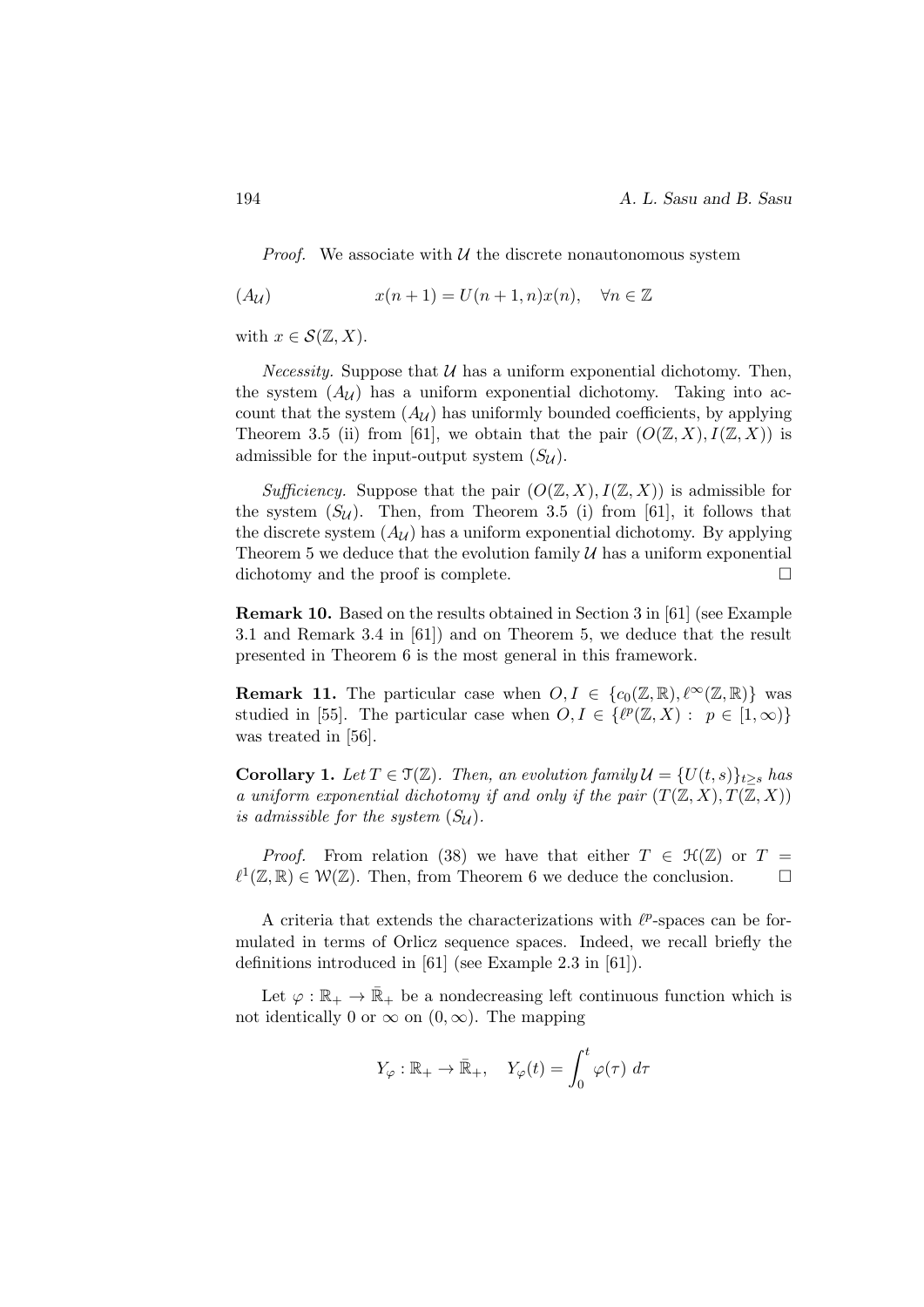is called the *Young function* associated to  $\varphi$ . For each sequence  $u \in \mathcal{S}(\mathbb{Z}, \mathbb{R})$ , we consider

$$
M_{\varphi}(u) := \sum_{k=-\infty}^{\infty} Y_{\varphi}(|u(k)|).
$$

Consider  $\ell_{\varphi}(\mathbb{Z}, \mathbb{R}) := \{u \in \mathcal{S}(\mathbb{Z}, \mathbb{R}) : \exists \lambda > 0 \text{ such that } M_{\varphi}(\lambda u) < \infty\}.$  This is a Banach sequence space with respect to the norm

$$
|u|_\varphi:=\inf\{\lambda>0:M_\varphi(\frac{1}{\lambda}\;u)\leq 1\}
$$

called the Orlicz sequence space associated to  $\varphi$ . The Orlicz sequence spaces belong to  $\mathfrak{T}(\mathbb{Z})$  and generalize the  $\ell^p$ -spaces.

**Remark 12.** If  $\ell_{\varphi}(\mathbb{Z}, \mathbb{R})$  is an Orlicz sequence space, then either  $\ell_{\varphi}(\mathbb{Z}, \mathbb{R}) \in$  $W(\mathbb{Z})$  or  $\ell_{\varphi}(\mathbb{Z}, \mathbb{R}) = \ell^{\infty}(\mathbb{Z}, X)$  (see Lemma 2.5 in [61]).

**Corollary 2.** Let  $\ell_{\varphi}(\mathbb{Z}, \mathbb{R}), \ell_{\psi}(\mathbb{Z}, \mathbb{R})$  be Orlicz sequence spaces such that  $(\ell_{\varphi}(\mathbb{Z}, \mathbb{R}), \ell_{\psi}(\mathbb{Z}, \mathbb{R})) \neq (\ell^{\infty}(\mathbb{Z}, \mathbb{R}), \ell^{1}(\mathbb{Z}, \mathbb{R})) \text{ and } \ell_{\psi}(\mathbb{Z}, \mathbb{R}) \subset \ell_{\varphi}(\mathbb{Z}, \mathbb{R}).$  Then, the evolution family  $\mathcal{U} = \{U(t, s)\}_{t\geq s}$  has a uniform exponential dichotomy if and only if the pair  $(\ell_{\varphi}(\mathbb{Z}, \mathbb{R}), \ell_{\psi}(\mathbb{Z}, \mathbb{R}))$  is admissible for the system  $(S_{\mathcal{U}})$ .

*Proof.* This follows from Theorem 6 and Remark 12.  $\Box$ 

Acknowledgement. This work was supported by a project of the Academy of Romanian Scientists.

#### References

- [1] B. Aulbach, N. Van Minh, The concept of spectral dichotomy for linear difference equations II, J. Difference Equ. Appl. 2 (1996), 251-262.
- [2] L. Barreira, C. Valls, Stability of dichotomies in difference equations with infinite delay, Nonlinear Analysis **72** (2010), 881–893.
- [3] L. Barreira, C. Valls, Nonuniform exponential dichotomies and admissibility, Discrete Dynam. Contin. Systems 30 (2011), 39–53.
- [4] L. Barreira, C. Valls, Stable manifolds with optimal regularity for difference equations, Discrete Dynam. Contin. Systems 32 (2012), 1537– 1555.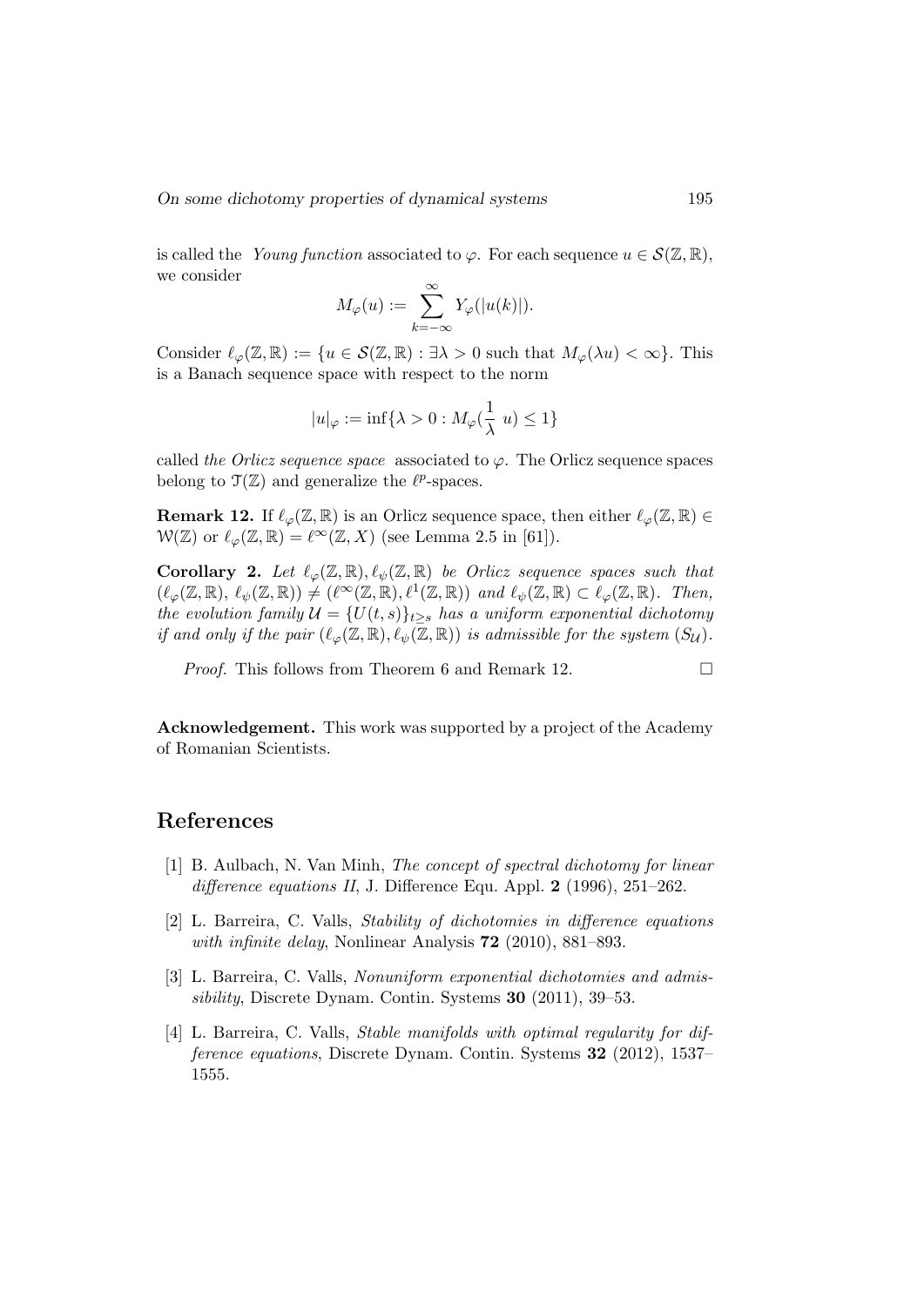- [5] L. Barreira, C. Valls, Nonautonomous difference equations and a Perron-type theorem, Bull. Sci. Math. 136 (2012), 277-290.
- [6] L. Barreira, D. Dragičević, C. Valls, Admissibility and Hyperbolicity, Springer Briefs in Mathematics, Springer, 2018.
- [7] A. G. Baskakov, Semigroups of difference operators in spectral analysis of linear differential operators, Funct. Anal. Appl. 30 (1996), 149–157.
- [8] A. G. Baskakov, On correct linear differential operators, Sbornik: Mathematics 190 (1999), 323-348.
- [9] A. G. Baskakov, Spectral analysis of differential operators with unbounded operator-valued coefficients, difference relations and semigroups of difference relations, Izv. Math. 73 (2009), 215-278.
- [10] A. G. Baskakov, V. D. Kharitonov, Spectral analysis of operator polynomials and higher-order difference operators, Math. Notes 101 (2017), 391-405.
- [11] A. Ben-Artzi, I. Gohberg, Dichotomies of systems and invertibility of linear ordinary differential operators, Oper. Theory Adv. Appl. 56 (1992), 90-119.
- [12] A. Ben-Artzi, I. Gohberg, M. A. Kaashoek, Invertibility and dichotomy of differential operators on the half-line, J. Dyn. Differ. Equations 5 (1993), 1-36.
- [13] L. Berezansky, E. Braverman, On exponential dichotomy, Bohl-Perron type theorems and stability of difference equations, J. Math. Anal. Appl. 304 (2005), 511-530.
- [14] E. Braverman, S. Zhukovskiy, The problem of a lazy tester, or exponential dichotomy for impulsive differential equations revisited, Nonlinear Anal. Hybrid Syst. 2 (2008), 971-979.
- [15] L. Berezansky, E. Braverman, New stability conditions for linear difference equations using Bohl-Perron type theorems, J. Difference Equ. Appl. 17 (2011), 657-675.
- [16] E. Braverman, I. M. Karabash, Bohl-Perron-type stability theorems for linear difference equations with infinite delay, J. Difference Equ. Appl. 18 (2012), 909–939.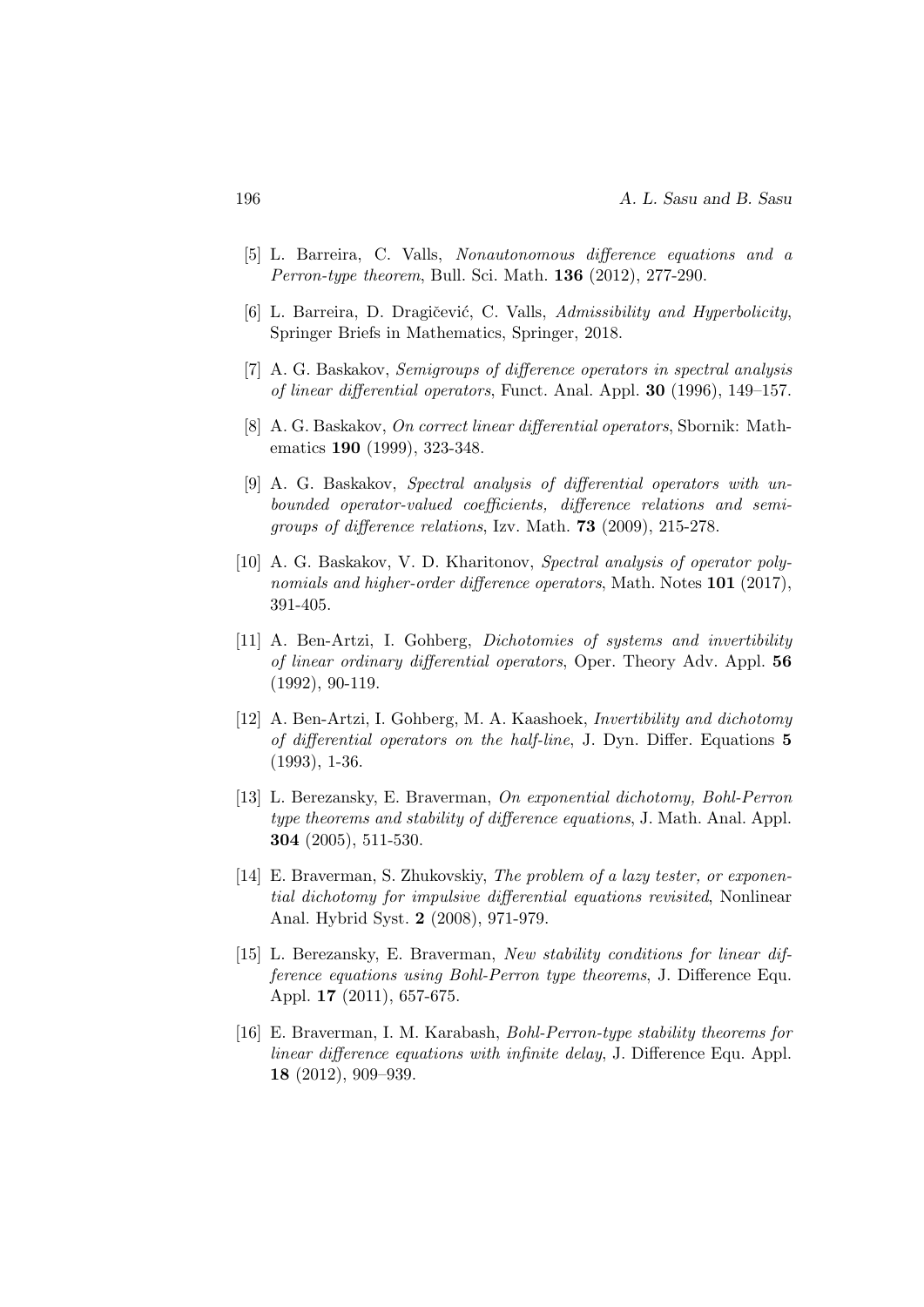- [17] C. Chicone, Y. Latushkin, Evolution semigroups in dynamical systems and differential equations, Math. Surveys and Monogr., vol. 70, Providence, R.I. Amer. Math. Soc., 1999.
- [18] S. N. Chow, H. Leiva, Existence and roughness of the exponential dichotomy for linear skew-product semiflows in Banach spaces, J. Differential Equations 120 (1995), 429-477.
- [19] C.V. Coffman, J. J. Schäffer, *Dichotomies for linear difference equa*tions, Math. Ann. 172 (1967), 139-166.
- [20] W. A. Coppel, Dichotomies in Stability Theory, Springer Verlag, Berlin, Heidelberg, New-York, 1978.
- [21] J. L. Daleckĭi, M. G. Kreĭn, *Stability of Differential Equations in Ba*nach Space, Amer. Math. Soc., Providence, RI, 1974.
- [22] D. Dragičević, Datko-Pazy conditions for nonuniform exponential stability J. Difference Equ. Appl. 24 (2018), no. 3, 344-357.
- [23] D. Dragičević, A note on the nonuniform exponential stability and dichotomy for nonautonomous difference equations, Linear Algebra Appl. 552 (2018), 105-126.
- [24] D. Dragičević, W. Zhang, Asymptotic stability of nonuniform behaviour, Proc. Amer. Math. Soc. DOI: 10.1090/proc/14444
- [25] S. Elaydi, O. Hájek, Exponential trichotomy of differential systems, J. Math. Anal. Appl. 129 (1988), 362–374.
- [26] S. Elaydi, O. Hájek, Exponential dichotomy and trichotomy of nonlinear differential equations, Differ. Integral Equ. 3 (1990), 1201–1224.
- [27] S. Elaydi, K. Janglajew, Dichotomy and trichotomy of difference equations, J. Difference Equ. Appl. 3 (1998), 417-448.
- [28] S. Elaydi, An Introduction to Difference Equations, Undergraduate Texts in Mathematics, Springer Verlag, 2005.
- [29] S. Elaydi, Discrete Chaos, 2nd Edition, Chapman & Hall/CRC, 2008.
- [30] D. Henry, Geometric Theory of Semilinear Parabolic Equations, Springer-Verlag, New York, 1981.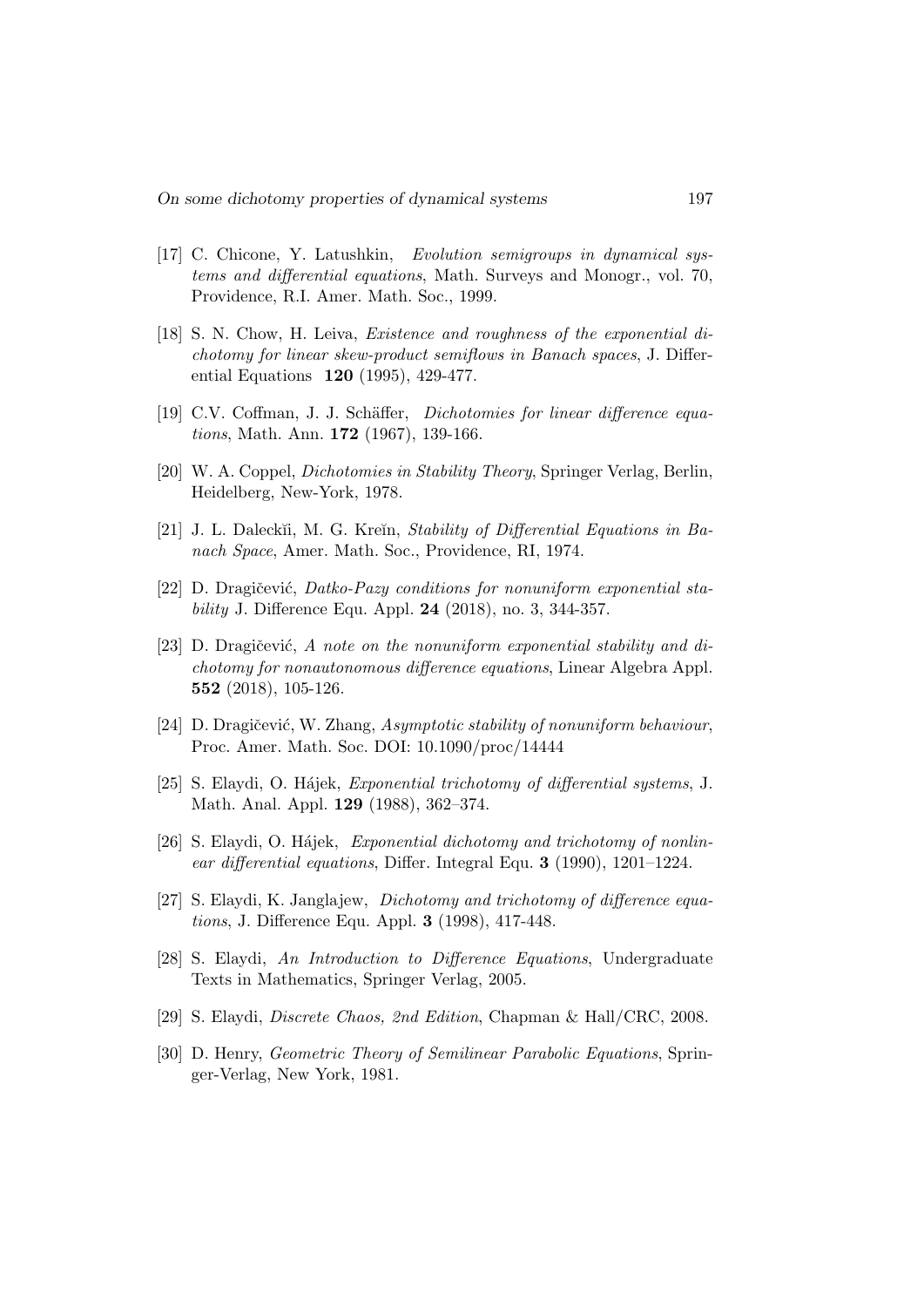- [31] N. T. Huy, N. Van Minh, Exponential dichotomy of difference equations and applications to evolution equations on the half-line, Comput. Math. Appl. 42 (2001), 301-311.
- [32] N. T. Huy, *Exponential dichotomy of evolution equations and admis*sibility of function spaces on a half-line, J. Funct. Anal.  $235$  (2006), 330-354.
- [33] P. E. Kloeden, C. Pötzsche, M. Rasmussen, Discrete-time nonautonomous dynamical systems. Stability and bifurcation theory for nonautonomous differential equations, 35-102, Lecture Notes in Math., 2065, Fond. CIME/CIME Found. Subser., Springer, Heidelberg, 2013.
- [34] Y. Latushkin, T. Randolph, R. Schnaubelt, Exponential dichotomy and mild solutions of nonautonomous equations in Banach spaces, J. Dynam. Differential Equations 10 (1998), 489–510.
- [35] J. L. Massera, J. J. Schäffer, *Linear Differential Equations and Function* Spaces, Academic Press, 1966.
- [36] M. Megan, B. Sasu, A. L. Sasu, On nonuniform exponential dichotomy of evolution operators in Banach spaces, Integral Equations Operator Theory 44 (2002), 71-78.
- [37] M. Megan, A. L. Sasu, B. Sasu, Discrete admissibility and exponential dichotomy for evolution families, Discrete Contin. Dyn. Syst. 9 (2003), 383-397.
- [38] M. Megan, B. Sasu, A. L. Sasu, Exponential expansiveness and complete admissibility for evolution families, Czech. Math. J. 54 (2004), 739-749.
- [39] C. L. Mihit, M. Megan, T. Ceauşu, The equivalence of Datko and Lyapunov properties for  $(h,k)$ -trichotomic linear discrete-time systems, Discrete Dyn. Nat. Soc. (2016), Art. ID 3760262, 1-8.
- [40] C. L. Mihit, D. Borlea, M. Megan, On some concepts of  $(h,k)$ -splitting for skew-evolution semiflows in Banach spaces, Ann. Acad. Rom. Sci. Ser. Math. Appl. 9 (2017), no. 2, 186-204.
- [41] N. Van Minh, F. Räbiger, R. Schnaubelt, Exponential stability, exponential expansiveness and exponential dichotomy of evolution equations on the half line, Integral Equations Operator Theory 32 (1998), 332- 353.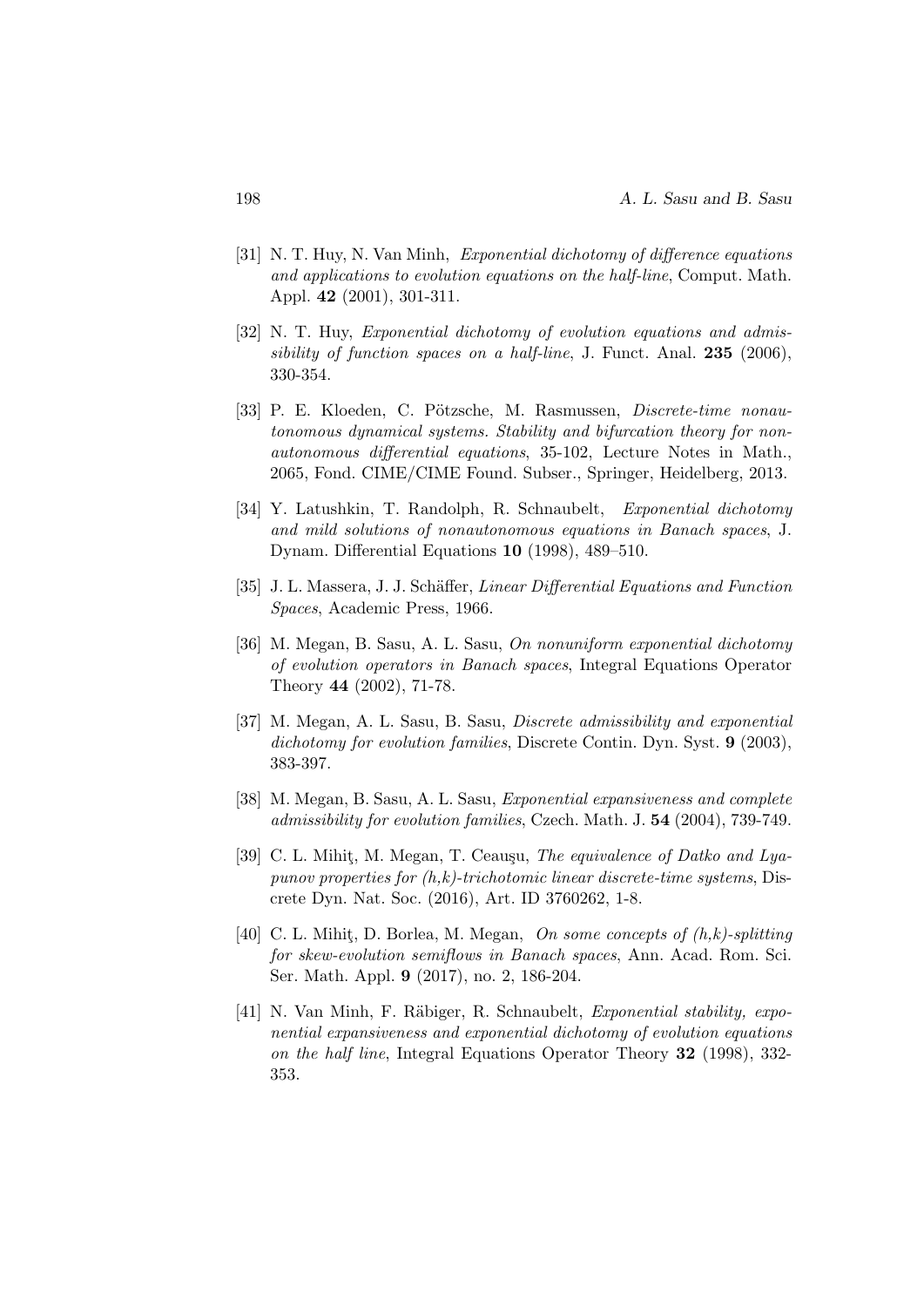- [42] N. Van Minh, N. T. Huy, Characterizations of dichotomies of evolution equations on the half-line, J. Math. Anal. Appl. 261 (2001), 28-44.
- [43] N. Van Minh, Asymptotic behavior of individual orbits of discrete systems, Proc. Amer. Math. Soc. 137 (2009), 3025-3035.
- [44] K. J. Palmer, Exponential dichotomies and Fredholm operators Proc. Am. Math. Soc. 104 (1988), 149-156.
- [45] K. J. Palmer, Shadowing in Dynamical Systems, Vol. 501, Mathematics and its Applications, Kluwer, Dordrecht, 2000.
- [46] K. J. Palmer, Exponential dichotomy and expansivity, Ann. Mat. Pura Appl. 185 (2006), 171-185.
- [47] K. J. Palmer, A finite-time condition for exponential dichotomy, J. Difference Equ. Appl. 17 (2011), no. 2, 221-234.
- [48] K. J. Palmer, Necessary and sufficient conditions for hyperbolicity, Difference equations, discrete dynamical systems and applications, 4963, Springer Proc. Math. Stat., 150, Springer, 2015.
- [49] O. Perron, Die Stabilitätsfrage bei Differentialgleischungen, Math. Z. 32 (1930), 703–728.
- [50] M. Pituk, A criterion for the exponential stability of linear difference equations, Appl. Math. Lett. 17 (2004), 779–783.
- [51] C. Pötzsche, Geometric theory of discrete nonautonomous dynamical systems, Lecture Notes in Mathematics, vol. 2002, Springer, 2010.
- [52] C. Pötzsche, Smooth roughness of exponential dichotomies, revisited, Discrete Contin. Dyn. Syst. Ser. B 20 (2015), no. 3, 853859.
- [53] C. Pötzsche, *Dichotomy spectra of nonautonomous linear integrodiffer*ence equations, Advances in difference equations and discrete dynamical systems, 27-53, Springer Proc. Math. Stat., 212, Springer, Singapore, 2017.
- [54] B. Sasu, A. L. Sasu, Stability and stabilizability for linear systems of difference equations, J. Difference Equ. Appl. 10 (2004), 1085-1105.
- [55] A. L. Sasu, B. Sasu, Exponential dichotomy and admissibility for evolution families on the real line, Dyn. Contin. Discrete Impuls. Syst. Ser. A Math. Anal. 13 (2006), 1-26.